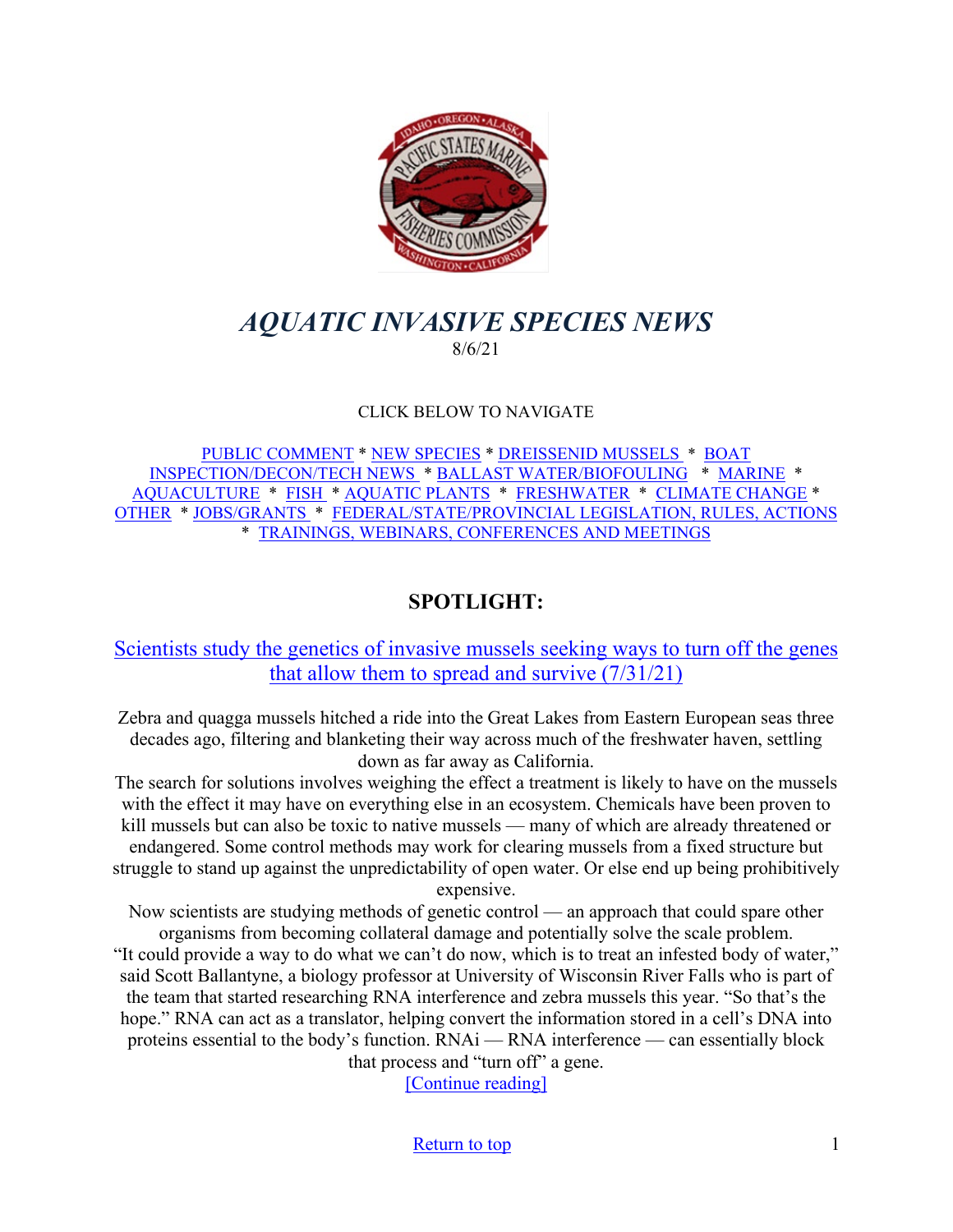## <span id="page-1-0"></span>[Agencies Seek Public Input on Aquaculture Regulatory Efficiency and Science](https://www.fisheries.noaa.gov/action/agencies-seek-public-input-aquaculture-regulatory-efficiency-and-science-planning-task-force?utm_medium=email&utm_source=govdelivery)  [Planning Task Force draft strategic plans](https://www.fisheries.noaa.gov/action/agencies-seek-public-input-aquaculture-regulatory-efficiency-and-science-planning-task-force?utm_medium=email&utm_source=govdelivery) **[Notice](https://www.fisheries.noaa.gov/action/agencies-seek-public-input-aquaculture-regulatory-efficiency-and-science-planning-task-force?utm_medium=email&utm_source=govdelivery)**

NOAA Fisheries and U.S. Department of Agriculture's Agricultural Research Service (USDA-ARS) are providing notification, on behalf of the National Science and Technology Council's Subcommittee on Aquaculture, of a 45-day comment period for the two Regulatory Efficiency and Science Planning Task Force draft strategic plans: The Strategic Plan to Enhance Regulatory Efficiency and the Strategic Plan for Federal Aquaculture Research. The 45-day comment period for both plans is **open through September 18, 2021.** These two plans establish a road map for federal agencies to increase the overall effectiveness and productivity of federal aquaculture regulation, research, and technology transfer. The Federal Register notice can be viewed at [https://www.federalregister.gov/documents/2021/08/05/2021-16711/notice-for-comment-on](https://www.federalregister.gov/documents/2021/08/05/2021-16711/notice-for-comment-on-two-strategic-plans-for-the-subcommittee-on-aquaculture-science-planning-and)[two-strategic-plans-for-the-subcommittee-on-aquaculture-science-planning-and](https://www.federalregister.gov/documents/2021/08/05/2021-16711/notice-for-comment-on-two-strategic-plans-for-the-subcommittee-on-aquaculture-science-planning-and)

# **NEW SPECIES SIGHTINGS**

<span id="page-1-1"></span>**Want to get more new species alerts?** USGS NAS:<https://nas.er.usgs.gov/AlertSystem/default.aspx> IMAP INVASIVES: [https://www.imapinvasives.org](https://www.imapinvasives.org/)

#### **DREISSENIDS**

[Minnesota]

[Zebra mussels confirmed in Cedar Lake in Aitkin County, St. James Mine Pit in St. Louis](https://www.dnr.state.mn.us/news/2021/07/22/zebra-mussels-confirmed-cedar-lake-aitkin-county-st-james-mine-pit-st-louis-county)  [County \(7/22/21\)](https://www.dnr.state.mn.us/news/2021/07/22/zebra-mussels-confirmed-cedar-lake-aitkin-county-st-james-mine-pit-st-louis-county)

The Minnesota Department of Natural Resources has confirmed zebra mussels in Cedar Lake, near the city of Aitkin in Aitkin County, and in the St. James Mine Pit, in Aurora in St. Louis County.

DNR invasive species specialists followed up on a report from a Cedar Lake user who found and photographed one adult zebra mussel in a swimming area. Three additional adult zebra mussels were found in the same area.

[Zebra mussels confirmed in Locke Lake in Wright County \(7/22/21\)](https://www.dnr.state.mn.us/news/2021/07/22/zebra-mussels-confirmed-locke-lake-wright-county)

The Minnesota Department of Natural Resources has confirmed zebra mussels in Locke Lake, near Clearwater in Wright County.

DNR invasive species specialists followed up on a report from a lake property owner whose children found numerous zebra mussels attached to native mussels. The DNR confirmed more adult zebra mussels in the lake, indicating a reproducing population.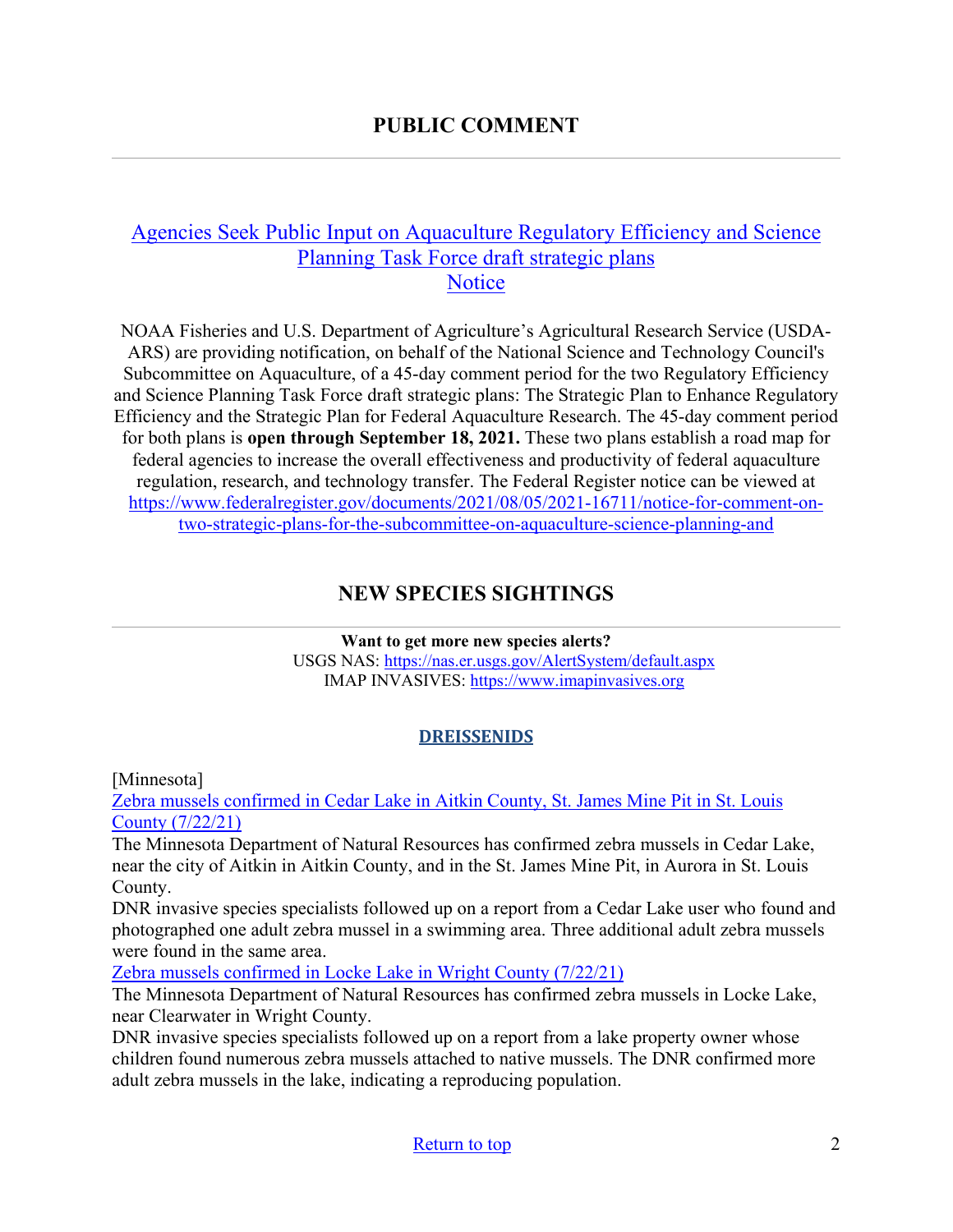[Zebra mussels confirmed in Clitherall Lake in Otter Tail County, Eagle Lake and Turtle Lake in](https://www.dnr.state.mn.us/news/2021/07/22/zebra-mussels-confirmed-clitherall-lake-otter-tail-county-eagle-lake-and-turtle-lake-becker-county)  [Becker County \(7/22/21\)](https://www.dnr.state.mn.us/news/2021/07/22/zebra-mussels-confirmed-clitherall-lake-otter-tail-county-eagle-lake-and-turtle-lake-becker-county)

The Minnesota Department of Natural Resources has confirmed zebra mussels in Clitherall Lake, near the city of Clitherall in Otter Tail County; Eagle Lake, near Frazee in Becker County; and Turtle Lake, near Lake Park in Becker County.

DNR invasive species specialists followed up on a report from a lake property owner who found an adult zebra mussel attached to a native mussel in Clitherall Lake. The DNR found three more adult zebra mussels in the lake, indicating a reproducing population.

## **OTHER AIS**

[Kansas]

[Invasive rusty crayfish found in Kansas fishing lake \(7/21/21\)](https://www.kake.com/story/44351996/invasive-rusty-crayfish-found-in-kansas-lake) Kansas wildlife officials say invasive rusty crayfish have been found in McPherson State Fishing Lake. Related: Wildlife and Parks' Emporia office to [serve as collection point for investigation](https://kvoe.com/2021/07/24/wildlife-and-parks-emporia-office-to-serve-as-collection-point-for-investigation-into-rusty-crayfish/)  [into Rusty Crayfish \(7/25/21\)](https://kvoe.com/2021/07/24/wildlife-and-parks-emporia-office-to-serve-as-collection-point-for-investigation-into-rusty-crayfish/)

[Minnesota]

[Starry stonewort confirmed in Leech Lake \(7/19/21\)](https://www.dnr.state.mn.us/news/2021/07/19/starry-stonewort-confirmed-leech-lake)

The Minnesota Department of Natural Resources has confirmed the invasive algae starry stonewort in Leech Lake in Cass County. A company removing aquatic plants contacted the DNR when its staff suspected finding starry stonewort near Anderson's Cove Resort in Steamboat Bay. A DNR invasive species specialist confirmed starry stonewort throughout the marina, around and under docks and boats.

[Utah]

*[Myriophyllum aquaticum](https://nas.er.usgs.gov/queries/SpResults.aspx?SpeciesID=235)* (parrot feather) was found in Mill Creek at Ben Franklin Park, Salt Lake County [\[USGS NAS\]](https://nas.er.usgs.gov/queries/specimenviewer.aspx?SpecimenID=1658110) and in Blue Spring Creek at Tree Spring, Cache County [\[USGS](https://nas.er.usgs.gov/queries/specimenviewer.aspx?SpecimenID=1658111)  [NAS\]](https://nas.er.usgs.gov/queries/specimenviewer.aspx?SpecimenID=1658111)

[Washington] *[Chelydra serpentina](https://nas.er.usgs.gov/queries/SpResults.aspx?SpeciesID=1225)* (Snapping Turtle) was found in a new County, Drainage South end of Lake Whatcom off Lake Whatcom Blvd and South Bay Road in Whatcom County [\[USGS NAS\]](https://nas.er.usgs.gov/queries/specimenviewer.aspx?SpecimenID=1657937)

## **WATCH LIST**

[Montana Wants Help From Public In Reporting Snapping Turtle Sightings West Of Divide](https://www.cbbulletin.com/montana-wants-help-from-public-in-reporting-snapping-turtle-sightings-west-of-divide/)  [\(5/20/21\)](https://www.cbbulletin.com/montana-wants-help-from-public-in-reporting-snapping-turtle-sightings-west-of-divide/)

<span id="page-2-0"></span>DFO wants people to report sightings of European Green Crabs in the Salish Sea. Sightings can be reported to [AISPACIFIC@dfo-mpo.gc.ca](mailto:AISPACIFIC@dfo-mpo.gc.ca)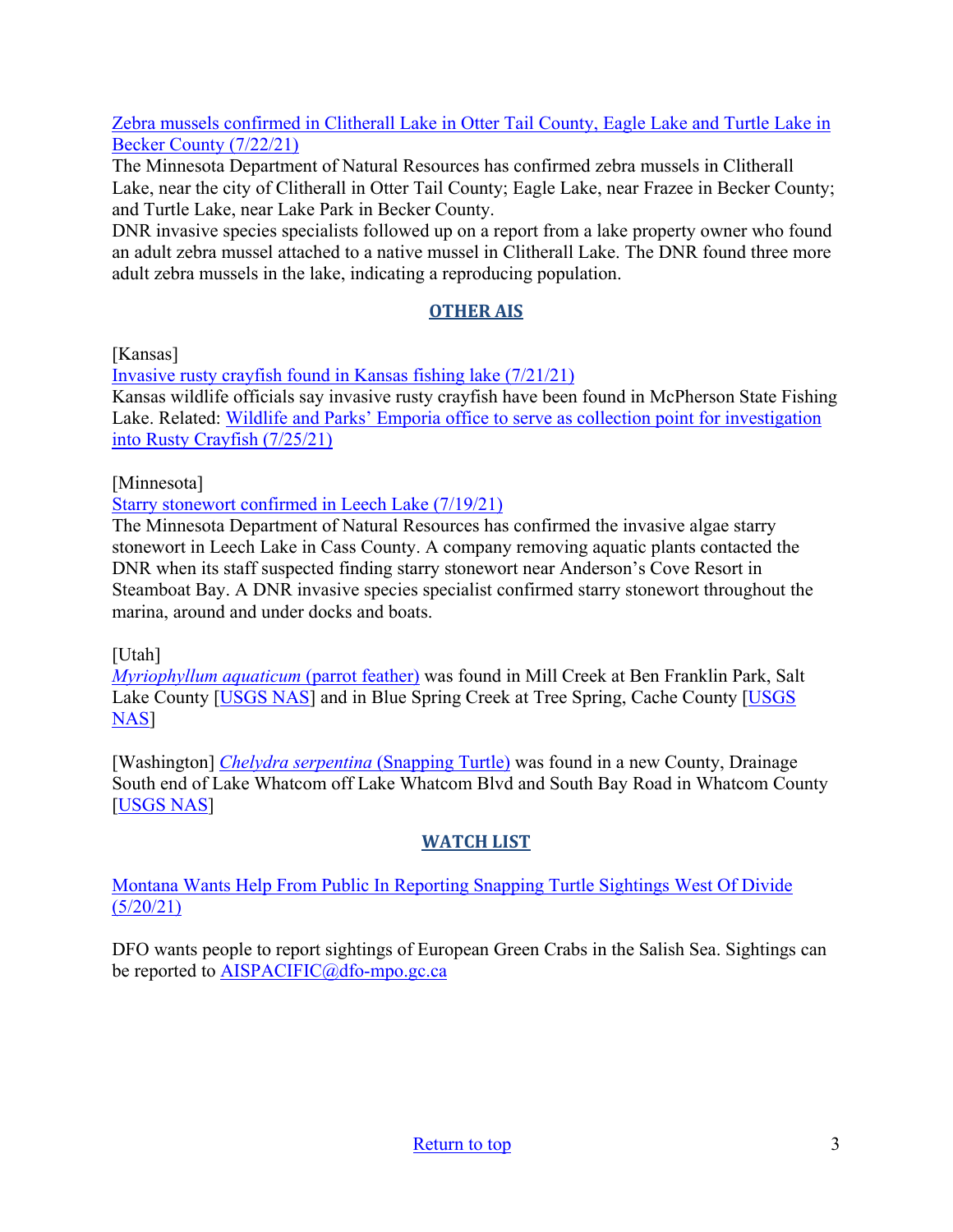#### [\[Texas\] 'They're Definitely Taking Off': LBJ Lake Locals Spend Summer Fighting Zebra](https://editor99.com/theyre-definitely-taking-off-lbj-lake-locals-spend-summer-fighting-zebra-mussels/)  [Mussels \(8/3/21\)](https://editor99.com/theyre-definitely-taking-off-lbj-lake-locals-spend-summer-fighting-zebra-mussels/)

Daniel Linder, who has a waterfront home on Lake LBJ, tells MySA that invasive species clogged the filter on the pump's intake valve that is about three feet underwater. He removed the valve on July 25, near the Sunrise Beach area in LBJ. "I've never seen him like this before," he says. "We've been there a long time and we've never seen them before this summer. My neighbors tell the same story."

#### [An estimated 300 trillion invasive mussels blanket Lake Michigan. Eradication may be](https://www.chicagotribune.com/news/environment/ct-lake-michigan-invasive-mussels-20210730-ucfuojar7nckpofre2efdpalkq-story.html) [impossible, but small-scale removal efforts could be the answer. \(8/1/21\)](https://www.chicagotribune.com/news/environment/ct-lake-michigan-invasive-mussels-20210730-ucfuojar7nckpofre2efdpalkq-story.html)

Experiments are playing out in Lake Michigan with hopes of restoring fish spawning habitat. Manually removing mussels, with another invasive species offering an assist, has kept rocks clear. Other treatments from copper compounds to genetic biocontrol are in the mix as a collaborative dedicated to mussel control plans for the future… But, despite the improbability, if not impossibility, of large-scale mussel removal in Lake Michigan, Bootsma said it's valid to ask: "Could we do it at scales large enough that there could be some positive impacts?"

#### [\[British Columbia\] Volunteers sought to help monitor for invasive mussels. \(7/28/21\)](https://www.castanet.net/news/Penticton/341353/Volunteers-sought-to-help-monitor-for-invasive-mussels)

The Okanagan and Similkameen Invasive Species Society (OASISS) is launching the second year of a citizen-science monitoring that involves community members in protecting Okanagan lakes from invasive zebra and quagga mussels..

#### [Wyoming Game and Fish Department focuses on preventing invasive zebra and quagga mussels](https://trib.com/news/state-and-regional/wyoming-game-and-fish-department-focuses-on-preventing-invasive-zebra-and-quagga-mussels-from-reaching/article_909b69a4-da59-5ee5-9d0d-310a4ae84a38.html)  [from reaching state's waters \(7/25/21\)](https://trib.com/news/state-and-regional/wyoming-game-and-fish-department-focuses-on-preventing-invasive-zebra-and-quagga-mussels-from-reaching/article_909b69a4-da59-5ee5-9d0d-310a4ae84a38.html)

Staff at Wyoming's Game and Fish Department are laser focused on preventing Zebra mussels and quagga mussels, two types of aquatic invasive species (AIS), from reaching Wyoming's waters, where they are likely to quickly proliferate.

## [\[California\] County's quagga mussel program working \(7/20/21\)](https://www.record-bee.com/2021/07/20/countys-quagga-mussel-program-working/)

Without question the quagga mussel prevention program run by the county has been a huge success. Despite hundreds of boats visiting Clear Lake from all over the country the mussels have been kept out of Clear Lake and other lakes in Lake County. The county started its mussel prevention program in 2008 and at that time just about everyone predicted quagga mussels would be in Clear Lake within a few years. The program has been highly successful and there has not been a single quagga mussel found within the county's lakes and waters to date. The county has several monitor locations around the lake and these locations are checked monthly.

#### [\[Nebraska\] Clean, drain and dry to thwart zebra mussels \(7/14/21\)](https://nptelegraph.com/opinion/columnists/geiser-clean-drain-and-dry-to-thwart-zebra-mussels/article_b756a0ee-e51c-11eb-ac5e-7f138f63cfe8.html)

Boaters and anglers are encouraged to use the clean, drain and dry protocol on all boats before launching in another waterbody to prevent the spread of invasive mussels. These invasive mussels can be transported by life vests, paddles, ropes, minnow buckets or anything that has come in contact with the water. Zebra mussels are a real threat to Nebraska waters — as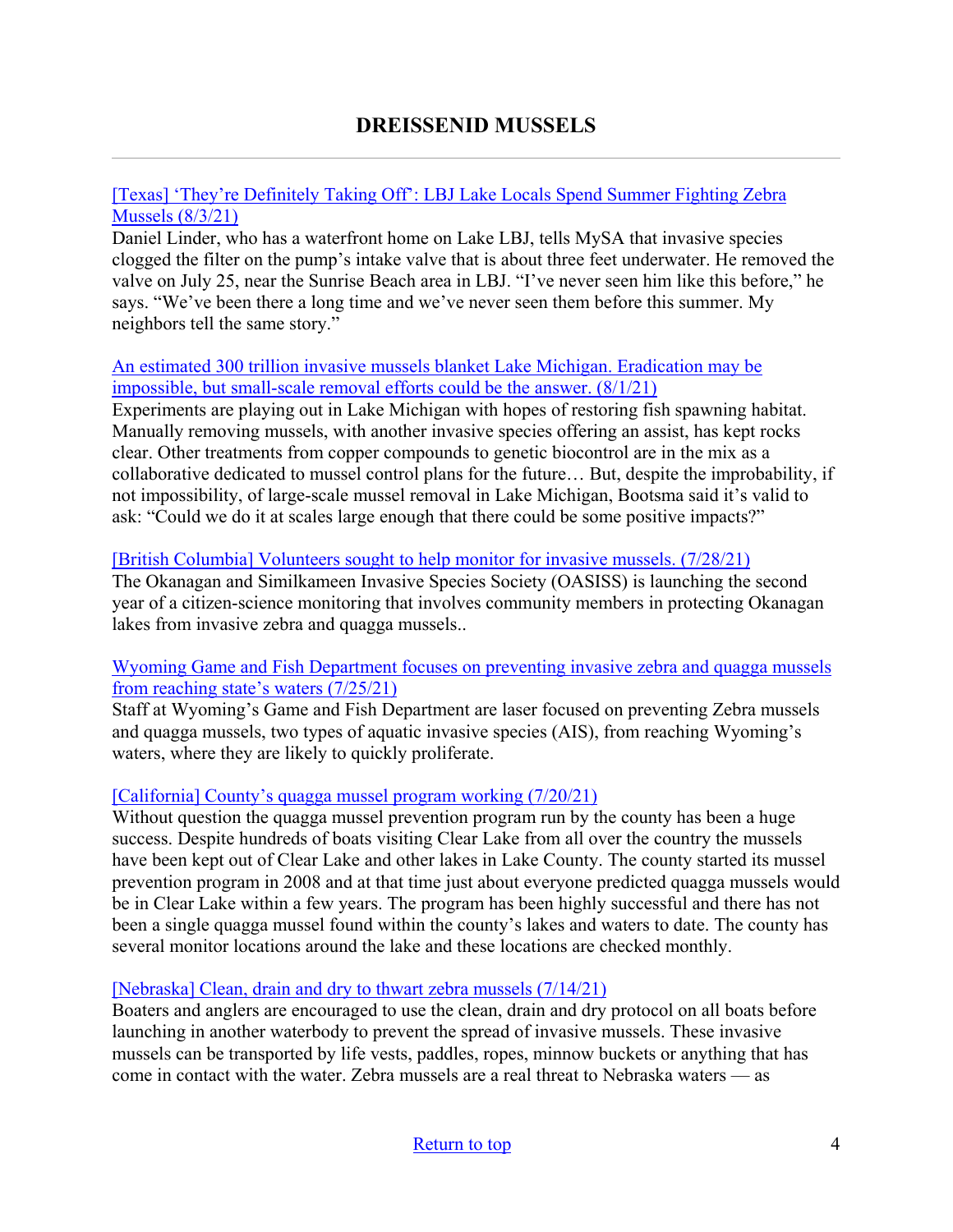responsible recreationalists and anglers, please do your part and help protect our precious Nebraska water systems.

# **BOAT INSPECTION/DECON/TECH NEWS**

<span id="page-4-0"></span>[Montana grapples with record number of boats carrying invasive mussels \(7/15/21\)](https://helenair.com/outdoors/montana-grapples-with-record-number-of-boats-carrying-invasive-mussels/article_1f33bf9e-8597-54ed-bbcb-45c0288dfe05.html)

Montana has seen a surge this year in watercraft found carrying aquatic invasive mussels, setting a new record with nearly half of the main boating season to go.

Watercraft inspectors intercepted two infested boats last week, bringing the total for 2021 to 41. That already tops the previous record of 35 boats detected last year with inspection stations scheduled to remain open well into the fall.

[\[California\] Shellfish-sniffing dogs to protect Lake Nacimiento from invasive species \(7/15/21\)](https://www.sanluisobispo.com/news/local/article252807733.html/) Mussel-sniffing dogs will greet boaters at Lake Nacimiento on select weekends this month. The canines will use their noses to inspect watercraft for invasive zebra and quagga mussels, which are small and difficult to see…

# **BALLAST WATER/BIOFOULING**

#### <span id="page-4-1"></span>[Amid massive Florida fish kills, Texas monitors for red tide \(8/1/21\)](https://www.galvnews.com/news/free/article_58e797d4-ebaf-566f-a0a9-1e46c88d8858.html)

…"If it were to happen, the likely mechanisms include the accidental release of ship ballast waters containing the red-tide organism and counter-currents moving in a westward direction," Roelke said.

#### [Coming soon – ballast efficacy tests \(7/27/21\)](https://www.tankeroperator.com/news/coming-soon--ballast-efficacy-tests/12508.aspx)

New ballast water management systems will need to be subjected to "biological efficacy tests" – basically, checking that they actually work – in addition to using type approved systems, under legislation coming into force over coming years.

#### [ABS – advice on operating ballast water systems \(7/27/21\)](https://www.tankeroperator.com/news/abs--advice-on-operating-ballast-water-systems/12507.aspx)

William Burroughs, Senior Principal Engineer, ABS, gives some new advice on operating ballast water systems, including regulatory extensions, challenges with shipyards, where vessel operators have most problems, training recommendations, and preparation for equipment failures.

#### [Deadly coral disease sweeping Caribbean linked to water from ships \(7/22/21\)](https://www.theguardian.com/environment/2021/jul/22/deadly-coral-disease-sweeping-caribbean-linked-to-wastewater-from-ships)

A virulent and fast-moving coral disease that has swept through the Caribbean could be linked to waste or ballast water from ships, according to research.

The deadly infection, known as stony coral tissue loss disease (SCTLD), was first identified in Florida in 2014, and has since moved through the region, causing great concern among scientists.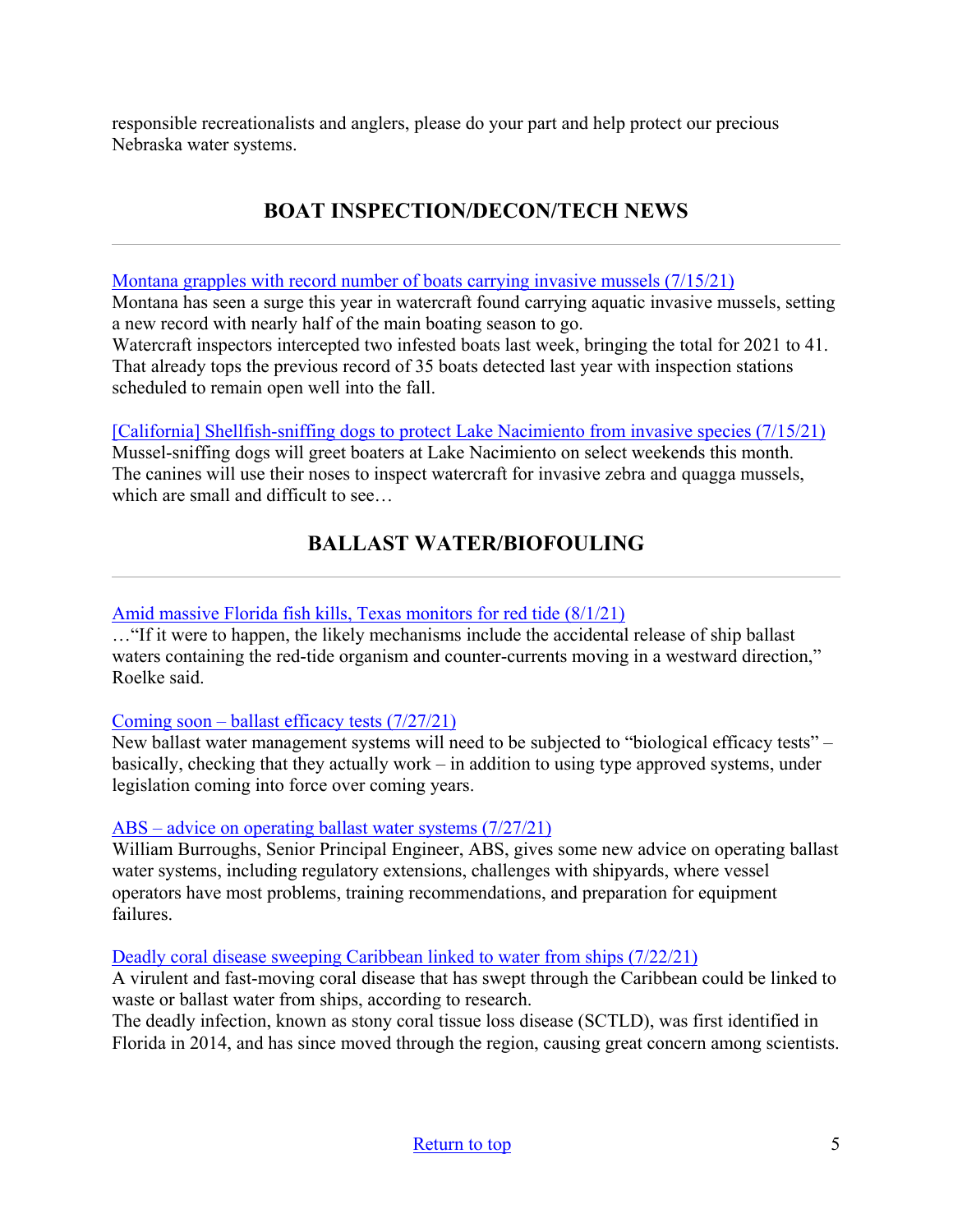<span id="page-5-0"></span>[Most Invasive Marine Species Swim Under the Radar \(7/26/21\)](https://www.hakaimagazine.com/news/most-invasive-marine-species-swim-under-the-radar/)

Half of all invasive species in the ocean have only been studied once, and we only know about the potential impacts of one out of every 10.

Related: Watkins, HV, Yan, HF, Dunic, JC, Côté, IM. Research biases create overrepresented "poster children" of marine invasion ecology. Conservation Letters. 2021; 14:e12802. <https://doi.org/10.1111/conl.12802>

#### [Why the search for invasive crab species 'matters to all of us' \(7/18/21\)](https://www.kfsk.org/2021/07/18/invasive-species-green-crab-southeast-alaska/)

One small crustacean is costing New England shellfisheries millions of dollars. The European green crab might be small, but it can destroy vital habitats for animals all along the food chain. In July 2020, green crab were found in Haida Gwaii, the closest they've ever been to Alaska. With the help of volunteers, the Alaska Department of Fish and Game hopes to stay one step ahead of this invasive species**…** To check whether the crabs have made it this far north, the Alaska Department of Fish and Game has asked volunteer groups to set up traps all over Southeast. Rice is with the Alaska Sea Grant Marine Advisory Program and wanted to get involved. She and a group of high school students with the Petersburg Indian Association's natural resource management program have set six traps at Sandy Beach and two at Hammer Slough.

# **AQUACULTURE**

## <span id="page-5-1"></span>[Anti-salmon farm activists reap fruit from falsehoods \(7/28/21\)](https://seawestnews.com/anti-salmon-farm-activists-reap-fruit-from-falsehoods/)

A new poll reveals that the falsehoods about salmon farming, precipitated by well-funded campaigns to destroy BC's most valuable seafood export, has taken hold in the province.

[Nordic Aquafarms expects California RAS site preparation will cost USD 100 million \(7/27/21\)](https://www.seafoodsource.com/news/aquaculture/nordic-aquafarms-expects-california-ras-site-preparation-will-cost-usd-100-million) Nordic Aquafarms executives said they plan to spend an estimated USD 100 million (EUR 84.4 million) on site preparation at the planned location of a recirculating aquaculture system in Humboldt County, California, Lost Coast Outpost reported.

#### [USC's Sustainable Seaweed Aquaculture Lab Lands at AltaSea \(7/19/21\)](https://finance.yahoo.com/news/usc-sustainable-seaweed-aquaculture-lab-172900499.html?guccounter=1&guce_referrer=aHR0cHM6Ly93d3cuZ29vZ2xlLmNvbS8&guce_referrer_sig=AQAAAFKgk6PbLDuRH_XzmTJvD4iwVBSFr9DJ3qj3Vzue5robYD6lNP8DqcXZnN2dSZxzlOp5uL5f_xnM_qn4xtAV36y4O6EzgQEr2DXWTt5dopQjQXxXAEQ-_kW9yYOeFMqhcZRDdn93ANf-cUtXycOketGqntfLxCSOmXjCRBwwMr30)

AltaSea at the Port of Los Angeles has announced a new partnership with University of Southern California (USC) professor Dr. Sergey Nuzhdin of the Dornsife College, Biological Sciences Department, to establish an expansive seaweed lab – the Nuzhdin Research Laboratory – on the AltaSea campus. The 6,000 square foot lab will be the home to groundbreaking research on regenerative aquaculture as well as commercial application of new technologies in aquafarming.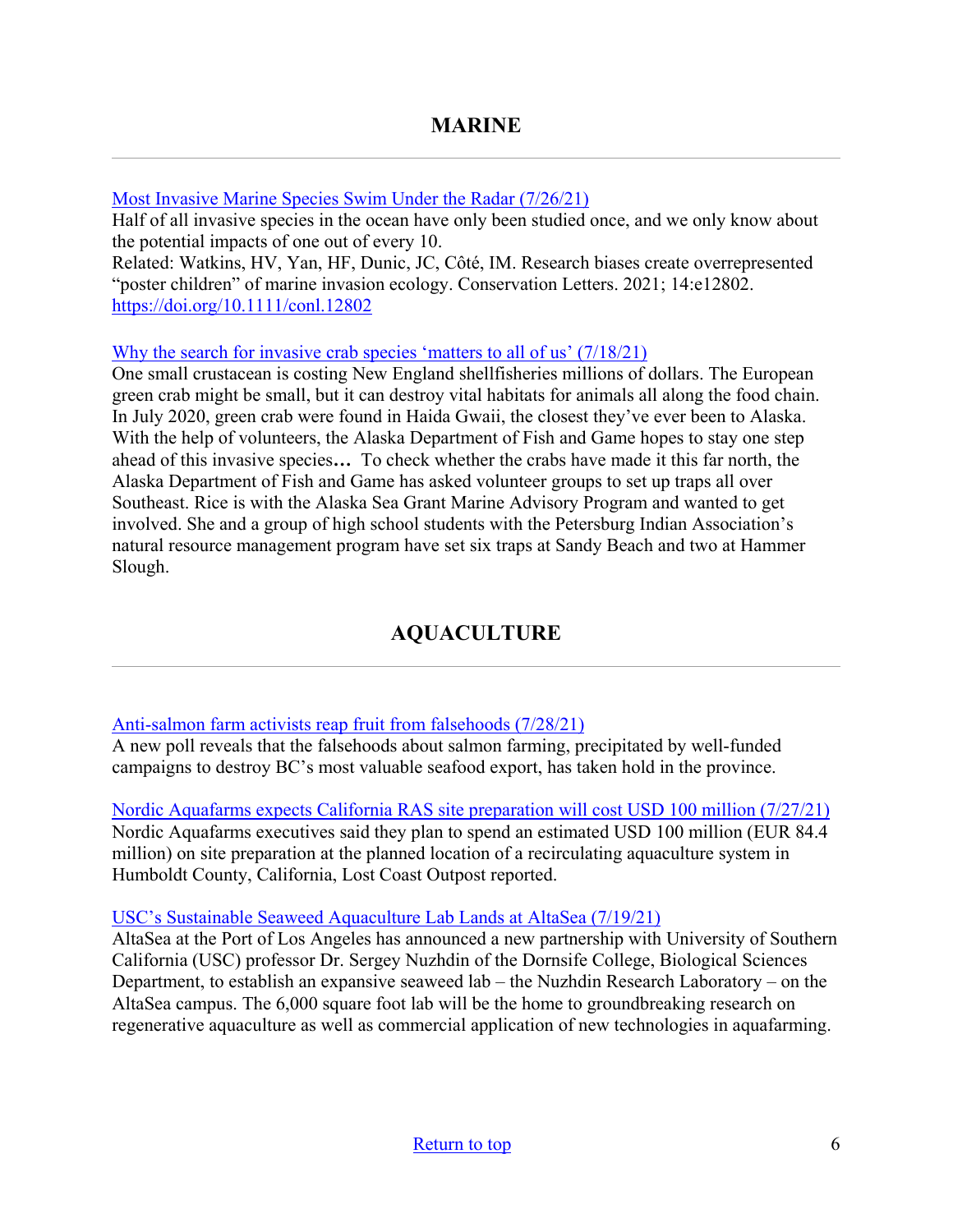### [Experts laud climate benefits of proposed US expansion offshore fish farming \(7/19/21\)](https://www.seafoodsource.com/news/aquaculture/american-fisheries-society-experts-laud-climate-benefits-of-offshore-fish-farming)

Earlier this month, the American Fisheries Society and National Oceanic and Atmospheric Administration (NOAA) presented a congressional briefing on developing marine aquaculture to build climate resistance and climate-friendly food production. According to panelists, the world will need about 60 percent more food by the year 2050 in order to keep feeding a growing population, including 60 percent more animal protein by 2030.

Expansion of the aquaculture industry – and especially the offshore aquaculture sector – could be a significant step forward in addressing that global need, according to Jesse Trushenski, the chief science officer and vice president of animal welfare for Filer, Idaho, U.S.A., Riverence, the largest trout- farming company in the country.

#### [\[Alaska\] CRRC assesses Prince William Sound for kelp farm potential \(7/16/21\)](https://www.thecordovatimes.com/2021/07/16/crrc-assesses-prince-william-sound-for-kelp-farm-potential/)

A tribal nonprofit with a mandate to protect the subsistence lifestyle through implementation of natural resource management is assessing Prince William Sound's potential for kelp farming. "We have seven test farm sites permitted and will be permitting two more soon," said Willow Hetrick, executive director of the Chugach Regional Resources Commission. The sites are located near Cordova, Chenega and Tatitlek.

"The goal of the test farm sites is to understand the ecosystem, so we can have a good location for the Alaska Native community to enter into the kelp market," she said. "The kelp nexus was natural to us as a food source for direct consumption and to provide economic opportunity for our communities. The Native Conservancy in Cordova is a partner in this grant, she said.

## **FISH**

<span id="page-6-0"></span>[Traveler Special Report: The Unknown Cost Of Invasive Species In The National Park System](https://www.nationalparkstraveler.org/2021/08/traveler-special-report-cost-invasive-species-national-park-system)   $(7/21)$ 

It probably seemed like a good thing at the time, introducing lake trout into Lewis and Shoshone lakes in Yellowstone National Park in 1890 to give anglers a bigger catch. But when the big lunkers were illegally deposited into nearby Yellowstone Lake sometime in the 1980s, the predator nearly devoured the native population of Yellowstone cutthroat trout, an iconic species in its own right as well as a key food source for grizzly bears, otters, and osprey, before its discovery in 1994.

"We thought we were doing a good job. But the reality is, we didn't act aggressively or quickly enough. We almost lost a keystone species," said Cam Sholly, Yellowstone's superintendent.

[By any name, carp have taken a costly toll on U.S. waterways \(7/25/21\)](https://sanduskyregister.com/news/333115/great-outdoors-by-any-name-carp-have-taken-a-costly-toll-on-us-waterways/)

Discussions surfaced this week about U.S. government agencies pushing to change the name of Asian carp to prevent the stigmatization of people from that continent. Regardless of what these invasive fish are called, the fact remains that the native range of all carp is indeed Asia, and they have taken a heavy toll on our waterways.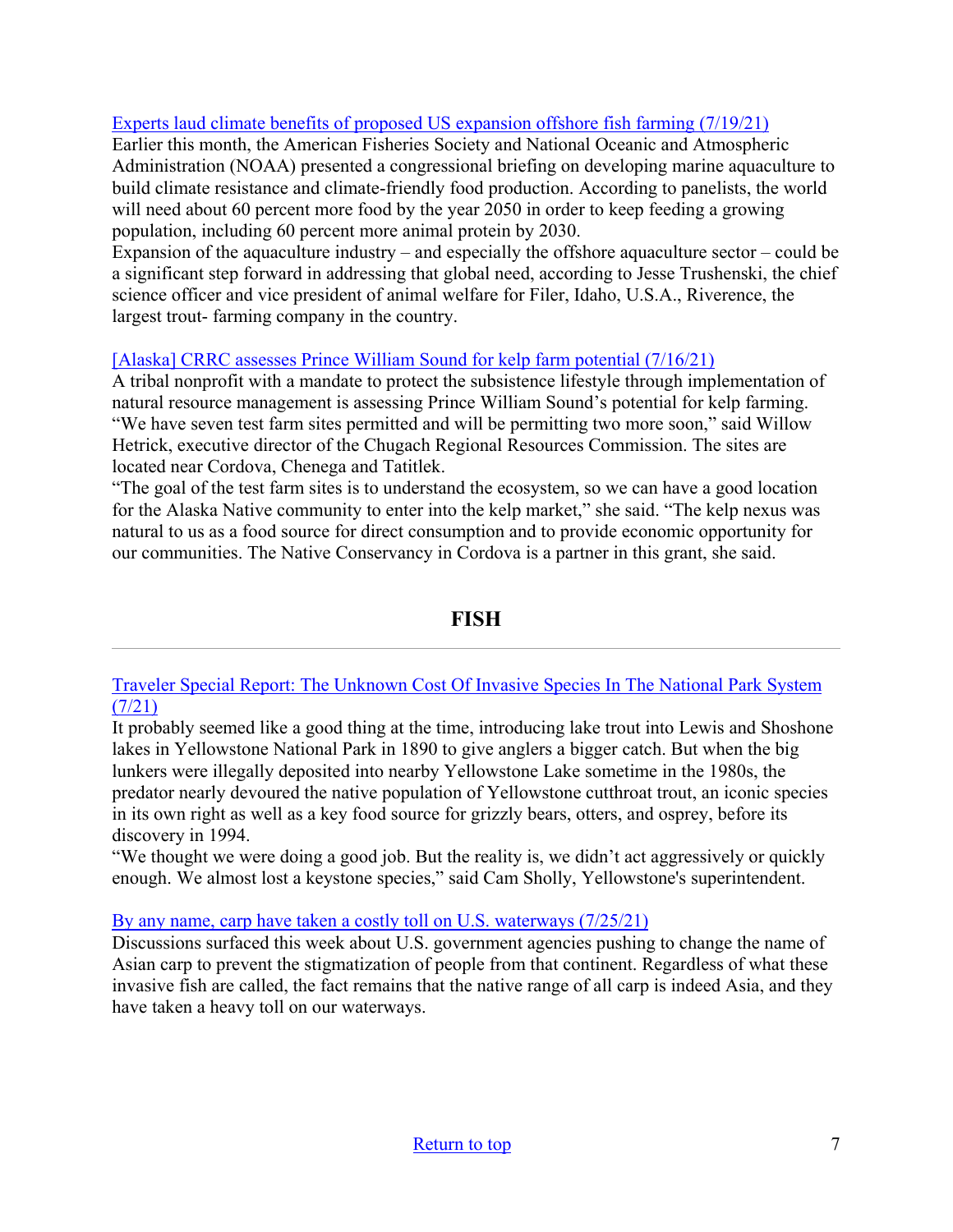#### [Invasive Silver Carp Found in Texas Waters; Anglers Urged to Prevent Bait Bucket Transfers](https://tpwd.texas.gov/newsmedia/releases/?req=20210715a)   $(7/15/21)$

The Texas Parks and Wildlife Department (TPWD) received a report in late June that an invasive silver carp had been spotted in Choctaw Creek, a Texas tributary of the Red River approximately 15 miles downstream from Lake Texoma. A bow angler, Stephen Banaszak, first reported the finding and two specimens were provided to TPWD and the U.S. Fish and Wildlife Service (USFWS) who confirmed they were silver carp. "These are the first reports of silver carp from Texas waters, although they have previously been found in other areas of the Red River including just downstream from Lake Texoma in Oklahoma waters in 2019," said Dan Bennett, TPWD fisheries management biologist. "Invasive carp pose a significant risk to Lake Texoma's ecosystem and boaters and there is adequate flow and upstream river area for them to become established and reproduce in the lake if introduced."

# **AQUATIC PLANTS**

### <span id="page-7-0"></span>[Alabama] [Access to Big Creek Lake closed due to spread of invasive plant species](https://www.fox10tv.com/news/mobile_county/access-to-big-creek-lake-closed-due-to-spread-of-invasive-plant-species/article_91e93cc2-ee5e-11eb-8cf2-c33e0ce63122.html) (7/26/21)

The Mobile Area Water and Sewer System closed recreation access to Big Creek Lake due to the spread of an invasive plant species. The lake is the main source of drinking water for Mobile and other surrounding areas. MAWSS said the plant found in the lake is Giant Salvinia. It is spread by wind and by boats moving from one body of water to the next.

The plant clusters near banks and shores and doubles in size every five to seven days. The mats of Giant Salvinia can kill aquatic life and native plants by cutting the lake's oxygen levels. The water company said it needs to close public access to the lake while it fights the invasive species.

## [New Weapon In Fight Against Invasive Aquatic Weeds \(7/19/21\)](https://www.scoop.co.nz/stories/SC2107/S00049/new-weapon-in-fight-against-invasive-aquatic-weeds.htm)

A combination of artificial intelligence and scientific ingenuity looks set to be the next step forward in protecting Aotearoa New Zealand's lakes and rivers from invasive aquatic weeds. Management and detection of invasive submerged weeds costs millions of dollars annually, but NIWA researchers have developed a way to detect and identify submerged weeds. This technology will enable agencies to survey far larger areas more efficiently than is currently possible, and potentially lead much faster responses to new incursions.

## [Vegetation control set for invasive species located at Fort Peck Reservoir, Montana \(7/19/21\)](https://www.willistonherald.com/news/regional/vegetation-control-set-for-invasive-species-located-at-fort-peck-reservoir-montana/article_cdd6ef7c-e8e1-11eb-a9ee-eba920e342d1.html)

The U.S. Army Corps of Engineers, Omaha District will conduct vegetation management activities beginning the week of August 8, 2021, on the Seven Blackfoot, Billy, Wilson, McCarty, Sheep, Short, Cart Trail, Armstrong and Doney drainages, as well as the shoreline between Seven Blackfoot and Billy drainage located at the Fort Peck Reservoir in Garfield and Phillips Counties, Montana.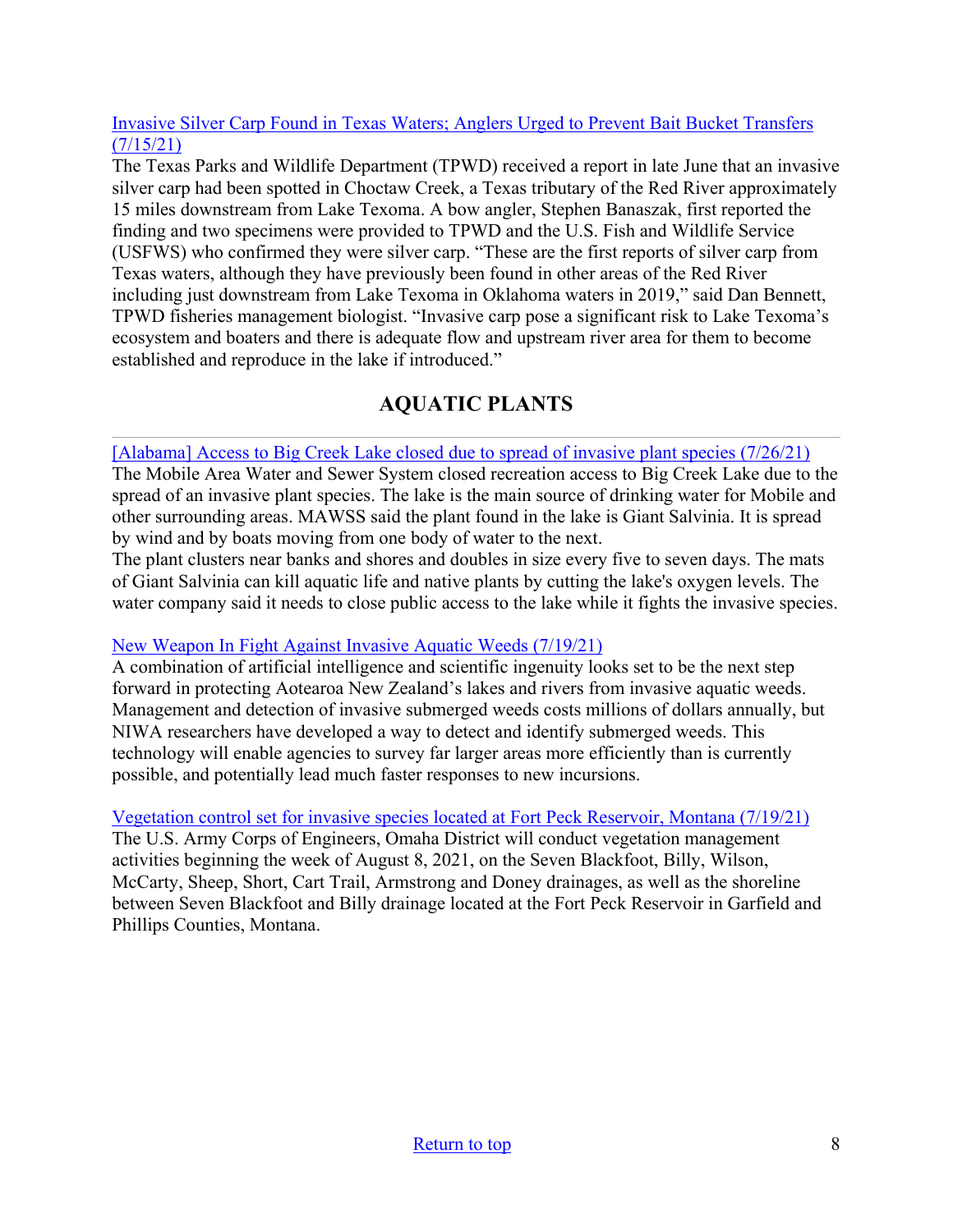#### <span id="page-8-1"></span><span id="page-8-0"></span>[2 aquatic invasive species found in Flaming Gorge Reservoir \(8/3/21\)](https://county10.com/2-aquatic-invasive-species-found-in-flaming-gorge-reservoir/)

The Wyoming Game and Fish Department has verified the presence of two aquatic invasive species in Flaming Gorge Reservoir  $\rightarrow$  curly pondweed and New Zealand mudsnails. Both species of AIS have been found in Wyoming before, however this is the first time New Zealand mudsnails have been documented above the Flaming Gorge dam. Game and Fish AIS personnel were able to confirm the presence following tips from the public.

#### [Anglers, boaters asked to protect Alaska waters from invasive species \(7/30/21\)](https://www.newsminer.com/features/outdoors/anglers-boaters-asked-to-protect-alaska-waters-from-invasive-species/article_3842b832-f0cb-11eb-a970-effc1a09d55a.html)

As people get out on the water this season, the Alaska Department of Fish and Game (ADF&G) is asking boaters and anglers to combat the introduction and spread of invasive species.

#### [New Zealand mudsnails discovered in southern Wisconsin streams; DNR urges people to prevent](https://www.cbs58.com/news/new-zealand-mundsnails-discovered-in-southern-wisconsin-streams-dnr-urges-people-to-prevent-spread)  [spread \(7/29/21\)](https://www.cbs58.com/news/new-zealand-mundsnails-discovered-in-southern-wisconsin-streams-dnr-urges-people-to-prevent-spread)

The Wisconsin Department of Natural Resources (DNR) announced Thursday, July 29, recent monitoring of southern Wisconsin streams has uncovered two new populations of New Zealand mudsnails in Token and Elvers Creeks in Dane County.

According to a news release from the DNR, Water Action Volunteers from the Rock River Coalition discovered the mudsnails in Token Creek, a trout stream, headwater tributary to Lake Mendota and part of the Yahara Chain of Lakes. This is the first finding of New Zealand mudsnails in the Yahara River and Lake Mendota watershed.

Pukk, L., Kanefsky, J., Heathman, A. L., Weise, E. M., Nathan, L. R., Herbst, S. J., Sard, N. M., Scribner, K. T., & Robinson, J. D. (2021). eDNA metabarcoding in lakes to quantify influences of landscape features and human activity on aquatic invasive species prevalence and fish community diversity. Diversity and Distributions, 00, 1–16.<https://doi.org/10.1111/ddi.13370>

## **CLIMATE CHANGE**

Delta blues: why estuaries are the canaries in the climate crisis coalmine  $(8/2/21)$ 

…Estuaries are also especially prone to what Elliott calls a "triple whammy" of increased urbanisation and industrialisation, increased use of resources (space, fish, water etc), and decreased resistance and resilience to climate change.) … Climate change and international shipping has also brought unwelcome visitors to the delta in the form of several invasive species. Among these are the voracious blue crab (*Callinectes sapidus*), a species native to the eastern US that has almost wiped-out native crabs.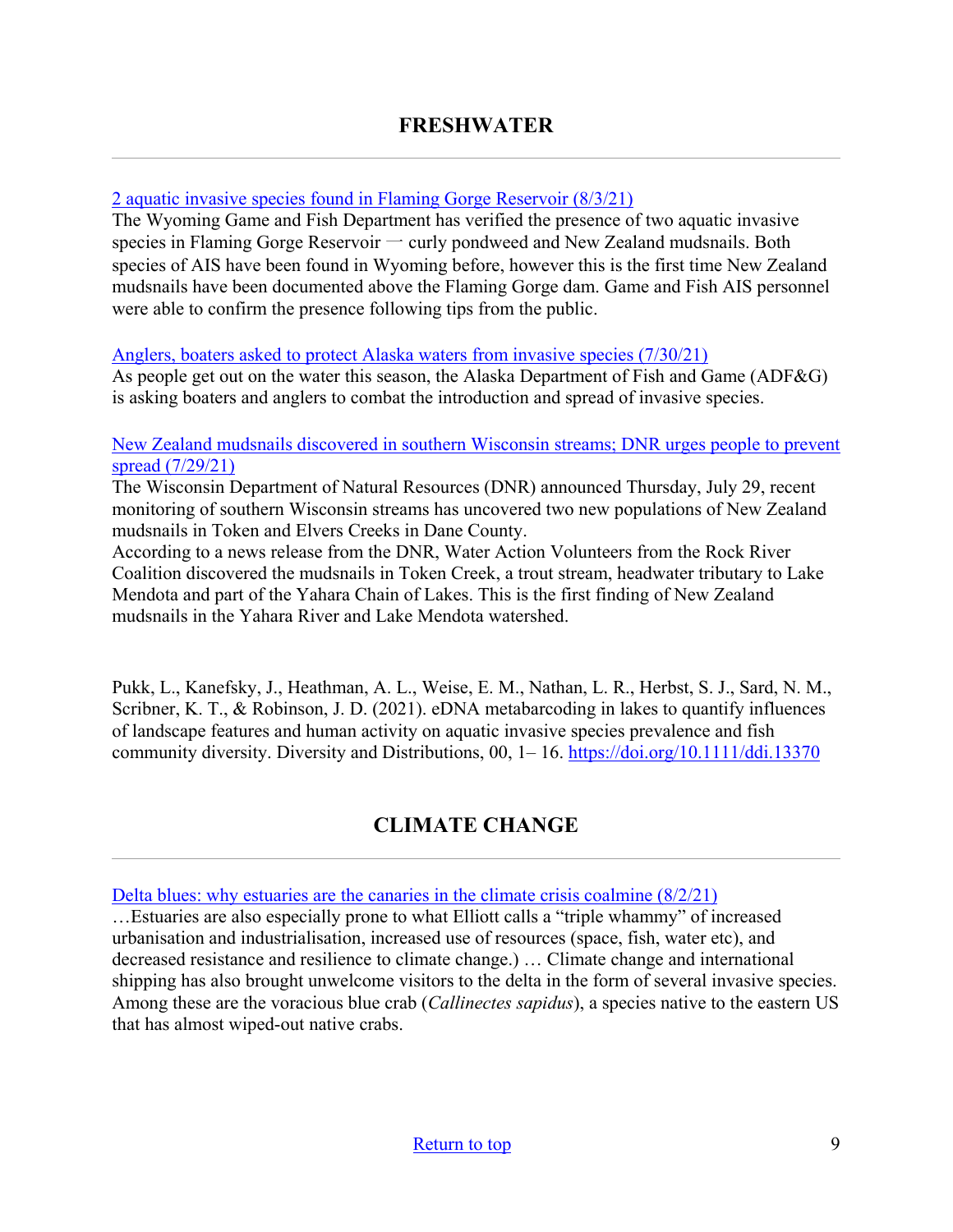#### [\[Minnesota\] Hot temperatures accelerating the spread of invasive species \(7/19/21\)](https://www.wdio.com/news/environmental-series-hot-temps-invasive-species/6176921/)

The increase in warmth is accelerating the introduction and spread of invasive species. Laura Van Ripert is the Invasive Species coordinator with the Minnesota Department of Natural Resources. Van Ripert says as of 2019, they have evaluated 604 species, of which 333 have been found in Minnesota.

#### [\[Lake Tahoe\] Aquatic invasive species threats are on the rise \(7/15/21\)](https://www.tahoedailytribune.com/news/opinion/aquatic-invasive-species-threats-are-on-the-rise-opinion/)

As scorching heat waves bombard the Western U.S. and Lake Tahoe breaks records of its own, climate change impacts are being felt throughout the watershed.

The Tahoe Regional Planning Agency and UC Davis Tahoe Environmental Research Center last week released a report of Tahoe's annual clarity measurements in which the effects of escalating temperatures were front and center. Lake clarity, a key indicator of the health of the watershed, averaged 62.9 feet in 2020, and while that is within the range of the last 10 years, the pattern of clarity readings show a troubling divergence in seasonal trends. Clarity is holding steady in colder months, but summer results are worsening… Tahoe's warming is also tightening the grip that aquatic invasive weeds have on some of Tahoe's shallow areas.

Suldovsky, B., Taylor-Rodríguez, D. Epistemic engagement: examining personal epistemology and engagement preferences with climate change in Oregon. Climatic Change 166, 48 (2021). <https://doi.org/10.1007/s10584-021-03138-5>

# **OTHER**

#### <span id="page-9-0"></span>[\[Washington\] In Our View: Invasive species imperil environment, economy \(8/4/21\)](https://www.columbian.com/news/2021/aug/04/in-our-view-invasive-species-imperil-environment-economy/)

The discovery July 22 of eight pythons in Lacamas Park in Camas was what we in the news business call a "talker," that is, a story that's not necessarily important in the big scheme of things, but captures the public's attention. Police suspect the reptiles — some of which were 6 feet long — were dumped by their owner. While it's highly unlikely the snakes could have survived and thrived in Lacamas Park had they gone undetected, the incident does illustrate how easily such simple irresponsibility can introduce potentially devastating invasive species.

#### [Invasive Species Cost UK Economy Over £5 Billion Over Past 40-50 Years](https://www.qub.ac.uk/News/Allnews/InvasivespeciescostUKeconomyover5billionoverpast40-50years.html?utm_source=feedburnerNational+Invasive+Species+Information+Center+-+What%27s+New&utm_medium=email&utm_campaign=Feed%3A+nisic+%28National+Invasive+Species+Information+Center+-+What%27s+New%29) (7/29/21)

Research led by Queen's University Belfast has shown that invasive species, such as the grey squirrel, European rabbit and Japanese knotweed, have cost the UK economy over £5 billion over the past 40-50 years. This is one of the highest totals in Europe. Invasive species, those introduced and spreading outside of their native range as a result of human activities, are a growing threat to environments worldwide. Environmental impacts of invasive species, one of the main causes of biodiversity loss, are well-studied. However, few studies have summarised their economic impacts. This study is the largest and most up-to-date combination of economic costs of biological invasions in the UK. The results have been published in the journal [NeoBiota.](https://neobiota.pensoft.net/article/59743/)

#### [Maui Invasive Species Committee continues to battle little fire ants in Waihee \(7/26/21\)](https://www.hawaiinewsnow.com/2021/07/27/maui-invasive-species-committee-continues-battle-little-fire-ants-waihee/)

The battle against little fire ants continues on Maui after more of the biting pests were believed to be found in Waihee, a remote area on the island's northwest side, on Monday. "A week or two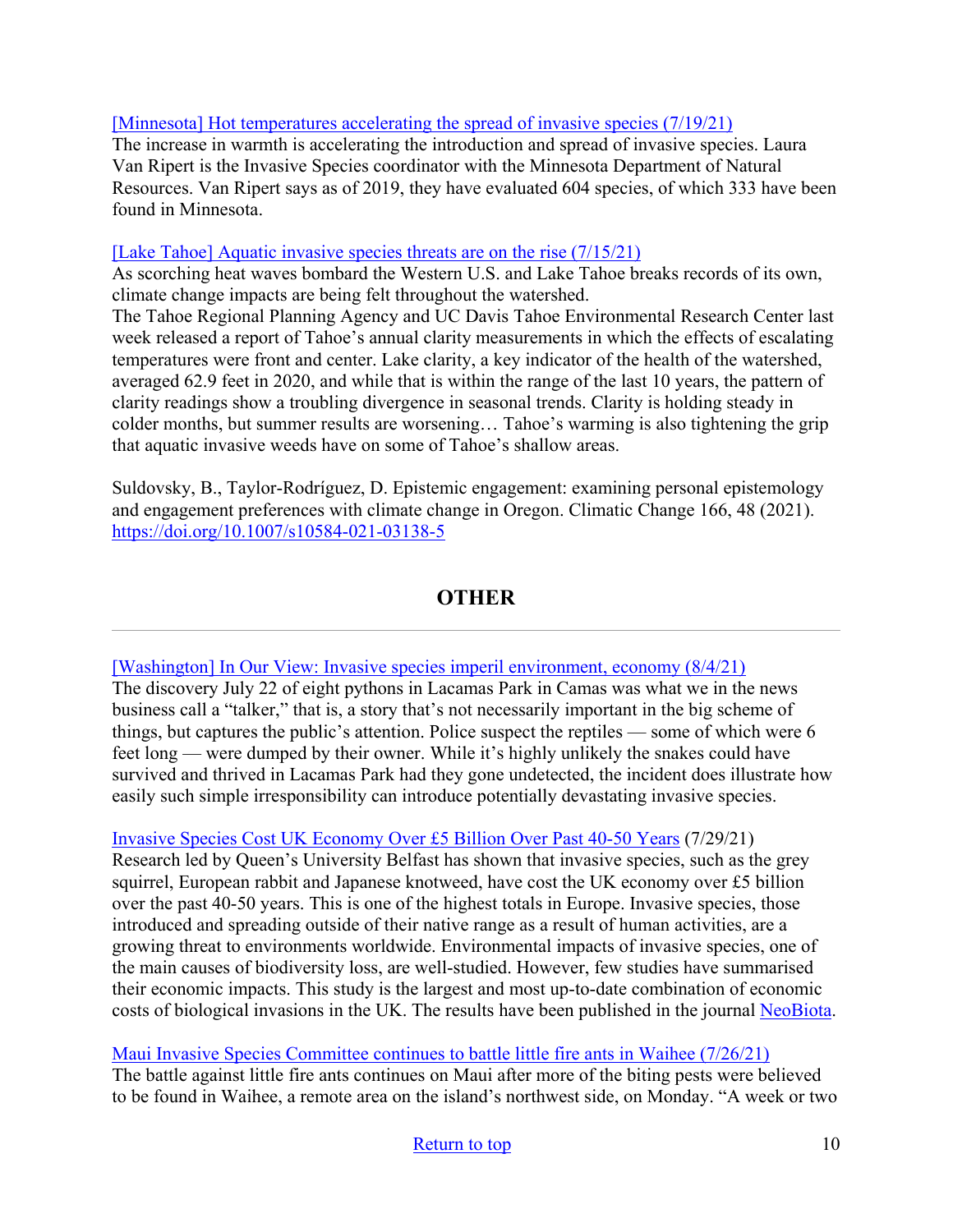weeks ago, we found a new hot spot. So, we're just trying to figure out if it's connected, or if some ants got swept downstream," said Mikiala Puaa-Freitas, a Waihee resident and member of Maui Invasive Species Committee. Little fire ants were first discovered in Maui in Waihee in 2009. Freitas found a separate location in Waihee in 2019 and called the Maui Invasive Species Committee. "They did a mass survey, and they were like, 'Oh, it's a lot bigger than we thought," Freitas said. "Boom, they had all hands on deck."

#### [Feral Hogs Pollute the Climate as Much as 1 Million Cars Each Year \(7/19/21\)](https://gizmodo.com/feral-hogs-pollute-the-climate-as-much-as-1-million-car-1847319891)

Nearly two years ago, we all had a hearty laugh about 30 to 50 feral hogs. Turns out that all those pigs aren't just a horribly invasive species, but they could be wreaking real havoc when it comes to climate change. According to a [new study published Monday in Global Change Biology,](https://onlinelibrary.wiley.com/doi/10.1111/gcb.15769) wild pigs around the world are releasing the equivalent of 1.1 million cars' worth of carbon dioxide each year—just from digging around in the dirt.

#### [Large, Invasive Toxic Cane Toads Enjoy Summer Nights In South Florida & Threaten Your Pets](https://miami.cbslocal.com/2021/07/16/toxic-cane-toads-south-florida-pets/)   $(7/16/21)$

South Florida's recent heavy rain sets the perfect mood for giant toxic toads to breed. They're called Cane toads, or Bufo toads, and the invasive species can be deadly for cats and dogs. Cane toads are the largest toad breed in Florida. They come out at night during the summer and eat insects, other toads and frogs, protected bird species and even small native animals, according to experts.

And they can kill your beloved pets so don't let your dogs or cats near them.

#### When resistance is futile, new paper advises "resisting, accepting or directing" (RAD) range of [conservation options \(7/8/21\)](https://www.eurekalert.org/news-releases/585575)

Major ecosystem changes like sea-level rise, desertification and lake warming are fueling uncertainty about the future. Many initiatives - such as those fighting to fully eradicate nonnative species, or to combat wildfires - focus on actively resisting change to preserve a slice of the past.

However, resisting ecosystem transformation is not always a feasible approach. According to a [new paper published today in the Ecological Society of America's journal Frontiers in Ecology](https://esajournals.onlinelibrary.wiley.com/doi/full/10.1002/fee.2377)  [and the Environment,](https://esajournals.onlinelibrary.wiley.com/doi/full/10.1002/fee.2377) accepting and directing ecosystem change are also viable responses, and should not necessarily be viewed as fallback options or as last resorts. The paper presents a set of guiding principles for applying a "RAD" strategy - a framework that involves either resisting, accepting or directing ecosystem changes.

Steele, Z.T., Pienaar, E.F. Knowledge, reason and emotion: using behavioral theories to understand people's support for invasive animal management. Biol Invasions (2021). <https://doi.org/10.1007/s10530-021-02594-5>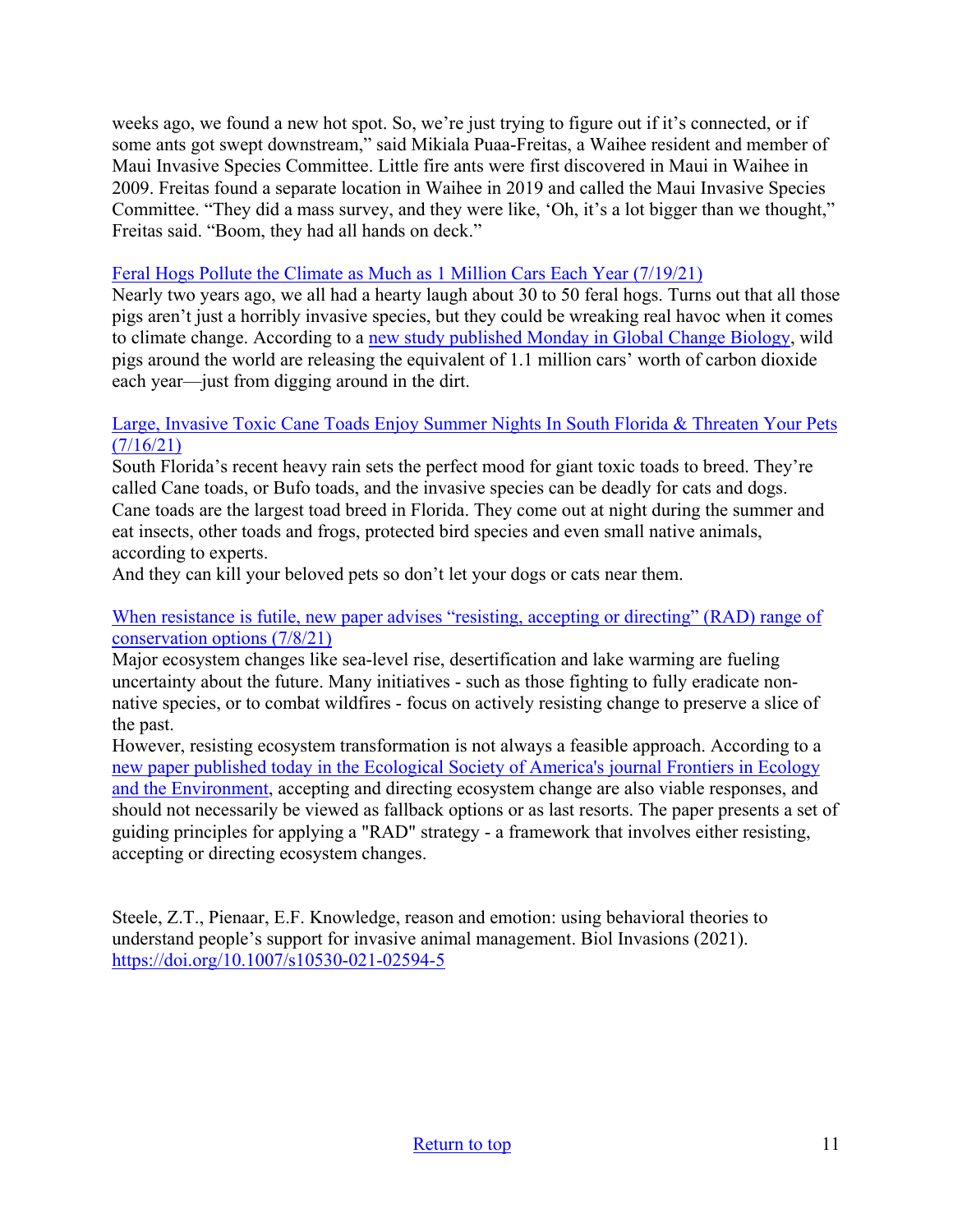# **OUTREACH AND EDUCATION**

#### [Minnesota Aquatic Invasive Species Research Center launches spiny water flea campaign](https://www.bemidjipioneer.com/northland-outdoors/7136325-Minnesota-Aquatic-Invasive-Species-Research-Center-launches-spiny-water-flea-campaign)  [\(8/2/21\)](https://www.bemidjipioneer.com/northland-outdoors/7136325-Minnesota-Aquatic-Invasive-Species-Research-Center-launches-spiny-water-flea-campaign)

This invasive species disrupts the natural food chain by devouring the micronutrients that sustain and grow native fish species, yet offer no nutritional value themselves. Once established in a lake there is no treatment, chemical or otherwise, that will eradicate them, a release said. As a result, the MAISRC has launched a campaign called Stop Spiny, which is aimed at educating Minnesotans about spiny water fleas, their spread and how to stop them.

Bruce Anspach, a Beltrami County aquatic invasive species lakes technician, is supporting the campaign and looking to educate those in Beltrami County about it.

"We're definitely behind the campaign and are trying to raise awareness among anglers and boaters," Anspach said in the release. "All our boat inspectors have handouts and other materials to distribute to people using public access ramps -- plus, we're running a short, informative video from MAISRC as a commercial on local cable channels to try and reach even more people."

## **JOBS/GRANTS**

#### <span id="page-11-0"></span>[Montana State University](https://wfscjobs.tamu.edu/jobs/postdoctoral-researcher-asian-carp-edna-detection-montana/)

A postdoctoral research opportunity is available at Montana State University to develop a scientifically rigorous monitoring program for Asian carp detection in Region 6 (Mountain-Prairie Region) of the US Fish and Wildlife Service using eDNA sampling. The program will be based at the USFWS Bozeman Fish Technology Center (BFTC). The successful candidate will work in close cooperation with Jeff Powell, Director of the Bozeman Fish Technology Center, and will be advised by Alexander Zale, Leader of the Montana Cooperative Fishery Research Unit at MSU.

#### **Deadline to apply – August 15, 2021.**

Full announcement: [https://wfscjobs.tamu.edu/jobs/postdoctoral-researcher-asian-carp-edna](https://wfscjobs.tamu.edu/jobs/postdoctoral-researcher-asian-carp-edna-detection-montana/)[detection-montana/](https://wfscjobs.tamu.edu/jobs/postdoctoral-researcher-asian-carp-edna-detection-montana/)

#### [University of Idaho Research Faculty -Extension Specialist in Aquaculture](https://uidaho.peopleadmin.com/postings/32491)

The University of Idaho seeks an exceptional candidate to fill a tenure track, fiscal year (12 month), research (45%) and extension (50%) program emphasizing freshwater aquaculture with a focus on water quality and other impacts on fish health and production in commercial aquaculture.

A scientist in this position has full access to the University of Idaho's Aquaculture Research Institute (ARI) with facilities in Hagerman, Idaho and on the campus of the University of Idaho. These outstanding facilities create unique opportunities to participate in regional, national, and international research in topics related to freshwater aquaculture. This position will serve the aquaculture industry of Idaho.

**Open Until Filled**

U.S. Fish and Wildlife Service - The USFWS Midwest Region 3 Green Bay WI, Carterville IL Fish & Wildlife Conservation Offices (FWCOs), and the Wilmington IL Sub-station are seeking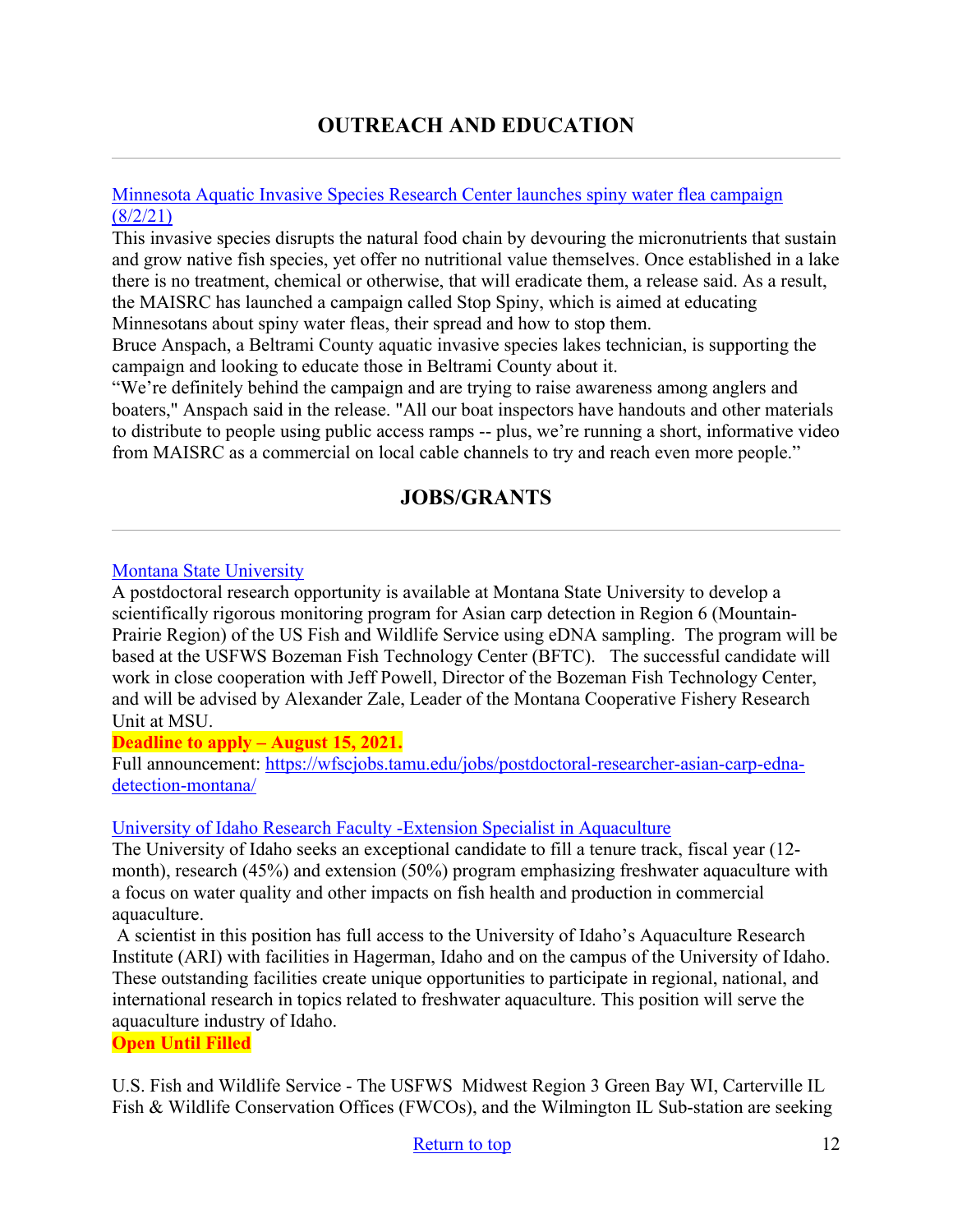to fill three permanent Fish Biologist positions: GS-0482-09/11 (full performance level of GS-11). The positions maybe filled at either the GS-09 or GS-11 grades. One position is located in each of the following: Carbondale IL, New Franken, WI, and Wilmington, IL. The duties at each location will provide support to one or more of the following program areas: Native Species Restoration, Aquatic Invasive Species Early Detection and Monitoring, or Partnerships and Aquatic Habitat Restoration. In addition each position will include some supervisory responsibilities.

The announcement numbers for these positions are R3-21-11189589-CU-DE (delegated examining unit) and R3-21-11189590-CU- (Merit Promotion). The links for the postings are below. **The vacancy announcements are open from August 2 - 16, 2021**. R3-21-11189589-CU-DE -<https://www.usajobs.gov/GetJob/ViewDetails/609381200> R3-21-11189590-CU-MP -<https://www.usajobs.gov/GetJob/ViewDetails/609381100>

## [State Director, Department of the Interior, Bureau of Land Management](https://www.usajobs.gov/GetJob/ViewDetails/608540200) **Closes 08/26/2021**

3 vacancies in the following locations: Boise, ID; Santa Fe, NM; Cheyenne, WY Department of the Interior structures its SES positions into categories to determine the minimum pay for each position. This is a Category 2 position. The minimum pay for this position is \$157,963. Pay is set based on consideration of the selectee's current salary and other factors. The State Directors will administer a broad and complex program of balanced land protection, utilization and development, both surface and subsurface. Additionally, the State Directors have the mineral leasing responsibility for those lands where the surface is managed by other Federal agencies, and the responsibility for all cadastral survey work in the state(s) administered.

## GRANTS

## [NOAA Fisheries Announces the 2022 Saltonstall-Kennedy Grant Competition](https://www.fisheries.noaa.gov/national/funding-and-financial-services/saltonstall-kennedy-research-and-development-program?utm_medium=email&utm_source=govdelivery)

The goal of the Saltonstall-Kennedy Grant Program is to fund projects that address the needs of fishing communities, optimize economic benefits by building and maintaining sustainable fisheries, and increase other opportunities to keep working waterfronts viable. Aquaculturefocused projects are encouraged to apply. The FY22 solicitation seeks applications that fall into one of two priorities:

- Promotion, Development, and Marketing.
- Science or Technology that Promotes Sustainable U.S. Seafood Production and Harvesting.

This year's solicitation consists of two separate submission processes. All interested applicants must submit a 2 page pre-proposal through the Notice of Funding Opportunity (NOFO) posted at Grants.gov. Pre-proposals must be received at Grants.gov, postmarked, or provided to a delivery service by 11:59 pm, Eastern Time, **August 16, 2021**. Use of Grants.gov is preferred.

## [AIS Inspection and Decontamination Services IDIQ](https://sam.gov/opp/d8608bea8cbb49da984a767895d6094e/view) - Department of the Interior:

Bureau of Reclamation - Upper Colorado Regional Office **Closes August 23, 2021** The objective of this Indefinite Delivery Indefinite Quantity (IDIQ) contract is to protect Bureau of Reclamation (Reclamation) reservoirs and water infrastructure in the Upper Colorado Basin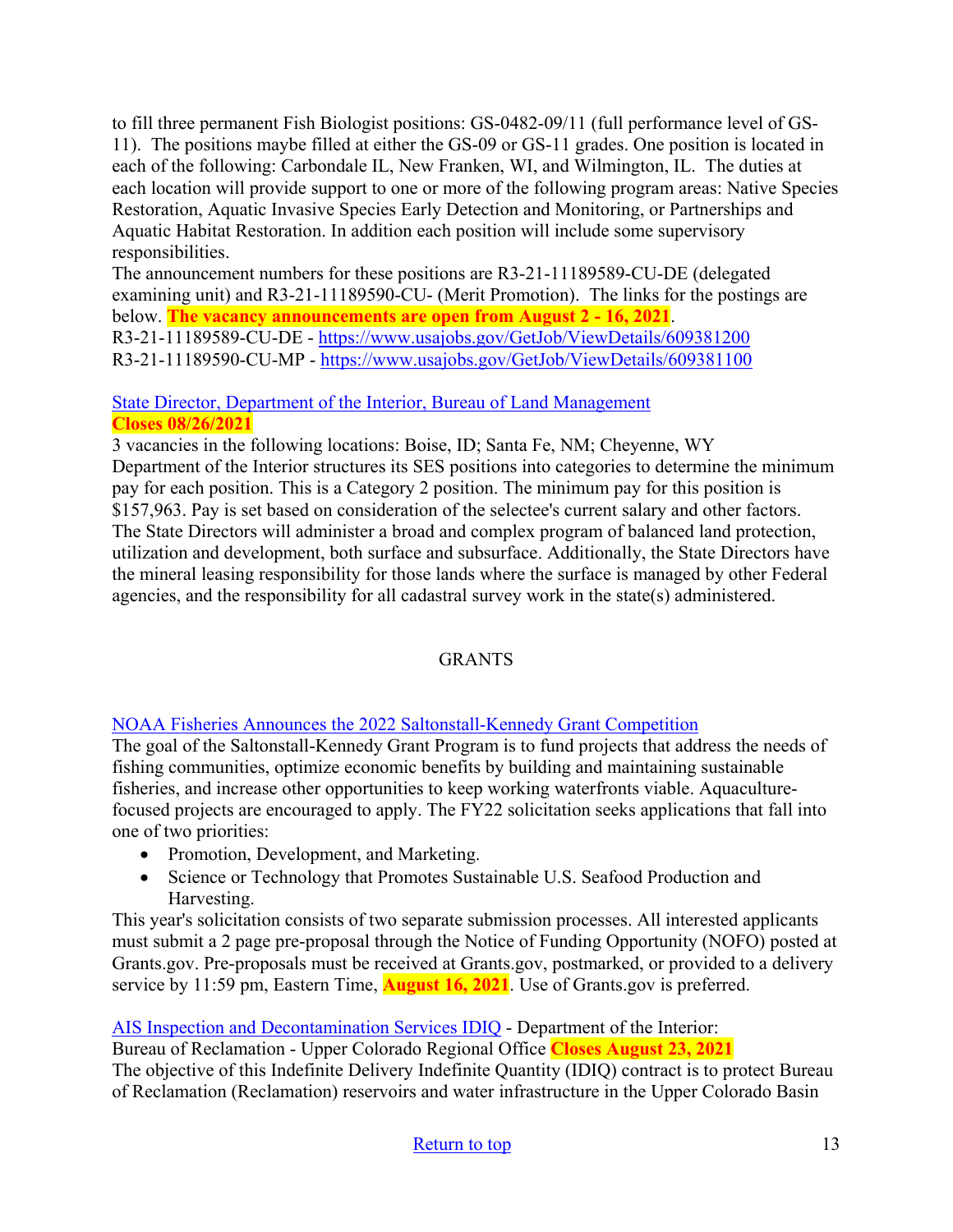Region (UCB) from the introduction of Aquatic Invasive/Nuisance Species (AIS/ANS) through: (1) entry inspections of watercraft entering all boat ramps; (2) inspections of watercraft exiting boat ramps with AIS positive waters; (3) decontamination of watercraft defined as "high risk" (watercraft that have been exposed to AIS but may have not been adequately cleaned, drained, and dried); (4) public outreach about AIS to the boating public; and (5) coordination with local law enforcement entities, which have authorities for enforcing the State's aquatic invasive or nuisance species laws and regulations for issuance and removal of red warning tags.

## [Scientists in Parks Internship Program - Natural Resource Stewardship](https://www.grants.gov/web/grants/view-opportunity.html?oppId=334848)

Department of the Interior: National Park Service

The Scientists in Parks (SIP) Internship Program provides opportunities for college students, recent graduates, and early career professionals to complete paid internship projects designed to apply the best available science, resource management principles, and interpretation techniques to natural resource stewardship needs in national parks.

Posted Date: Jul 20, 2021

**Closing Date for Applications: Oct 01, 2021** 

[\[Montana\] AIS Grant Cycle Open: DNRC and MISC will be accepting grant applications](https://invasivespecies.mt.gov/montana-invasive-species/Aquatic-Invasive-Species-Grant-Program)  beginning August 1 to fund aquatic invasive species projects.

NEW this cycle:

DNRC is transitioning from WebGrants to Submittables and this change will make it easier to complete and manage your application online. Grantees will be able to complete reports, send notifications, and track and edit submissions. Click here to create an account and here to watch a video on how to get started with Submittables.

MISC has established permanent dates for the annual AIS grant cycle.

Application cycle opens: August 1

**Application cycle closes: 1st Wednesday in November by 5 p.m. (11/3/21)** 

AIS Grant Hearings: 2nd Wednesday in January (1/12/21)

Up to \$50,000 is available per project to Montana communities or local, state, tribal, or other entities within the state and to Montana-based non-governmental entities.

AIS grants are intended to increase local capacity and involvement to address AIS issues.

Projects that address the following AIS management components are eligible and include:

- Prevention
- Early detection
- Education and outreach
- Research
- Treatment

Current state-wide priorities that have been identified and vetted with former grantees and stakeholders for the upcoming AIS grant cycle include grants related to:

Monitoring / early detection projects to expand local capacity and involvement in multi-AIS taxa early detection efforts.

AIS outreach projects that expand AIS awareness at the local level.

AIS research projects including eDNA research related to dreissenid mussel early detection addressing eDNA Science Advisory Panel recommendations.

Locally-led proposals that address the state-wide priorities will receive ranking preference, however all eligible grant requests will be evaluated and considered.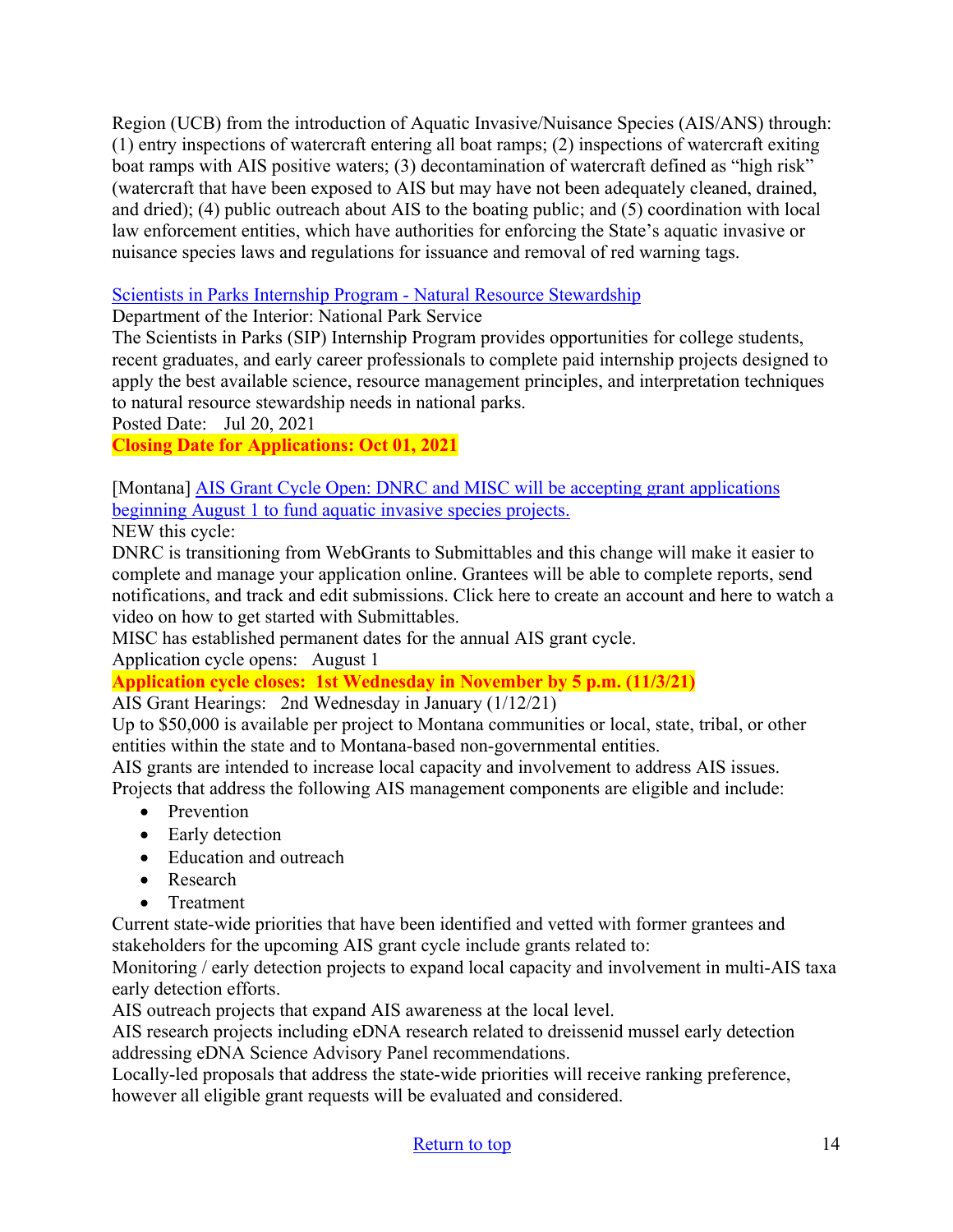#### **Applications are due Wednesday, November 5, 2021, by 5 pm**.

AIS Grant Program Guidelines and application instructions can be found [here.](https://invasivespecies.mt.gov/montana-invasive-species/Aquatic-Invasive-Species-Grant-Program) Please contact Stephanie Criswell with any questions about the program, the grant and application, or for technical support.

#### [NOAA-NOS-NCCOS-2022-2006972](https://www.grants.gov/web/grants/view-opportunity.html?oppId=334906)

[Understanding multi-stressor impacts on marine ecosystems under climate change](https://www.grants.gov/web/grants/view-opportunity.html?oppId=334906) Department of Commerce

**Closing Date for Applications: Jan 18, 2022** 

The purpose of this document is to advise the public that NOAA/NOS/National Centers for Coastal Ocean Science (NCCOS)/Competitive Research Program (CRP) [formerly Center for Sponsored Coastal Ocean Research (CSCOR)/Coastal Ocean Program (COP)], the NOAA Climate Program Office (CPO), and the NOAA Ocean Acidification Program (OAP), in partnership with the NOAA Office of National Marine Sanctuaries (ONMS) and the NOAA Integrated Ocean Observing System (IOOS), are soliciting proposals to understand the combined impacts of multiple stressors on the function and health of marine ecosystems within the context of climate change. This information will be used to improve place-based management of marine protected areas and enable the proactive protection of these critical ecosystems under future climate scenarios. Climate change is exacerbating existing environmental stressors (e.g., hypoxia, harmful algal blooms, and ocean acidification) through changes to the fundamental drivers of ecosystems (e.g., temperature, precipitation, seasonal cycles, and biogeochemistry).

# <span id="page-14-0"></span>**FEDERAL/STATE/PROVINCIAL LEGISLATION, RULES, ACTIONS**

## **State/Province**

## **Judicial**

## **Executive**

## **Congressional**

['We want our fish to be wild': Alaska congressman floats new bill to block offshore aquaculture](https://www.intrafish.com/aquaculture/we-want-our-fish-to-be-wild-alaska-congressman-floats-new-bill-to-block-offshore-aquaculture/2-1-1046193)  [\(7/29/21\)](https://www.intrafish.com/aquaculture/we-want-our-fish-to-be-wild-alaska-congressman-floats-new-bill-to-block-offshore-aquaculture/2-1-1046193)

Alaska's longtime Republican Congressman Don Young has yet again introduced the Keep Fin Fish Free Act, legislation prohibiting the Secretary of Interior and the Secretary of Commerce from authorizing commercial finfish aquaculture operations in the Federal Exclusive Economic Zone (EEZ) unless specifically authorized by Congress. Young said the state's residents are opposed to what he described as "hatchery fisheries" in the state. "We don't want that. We want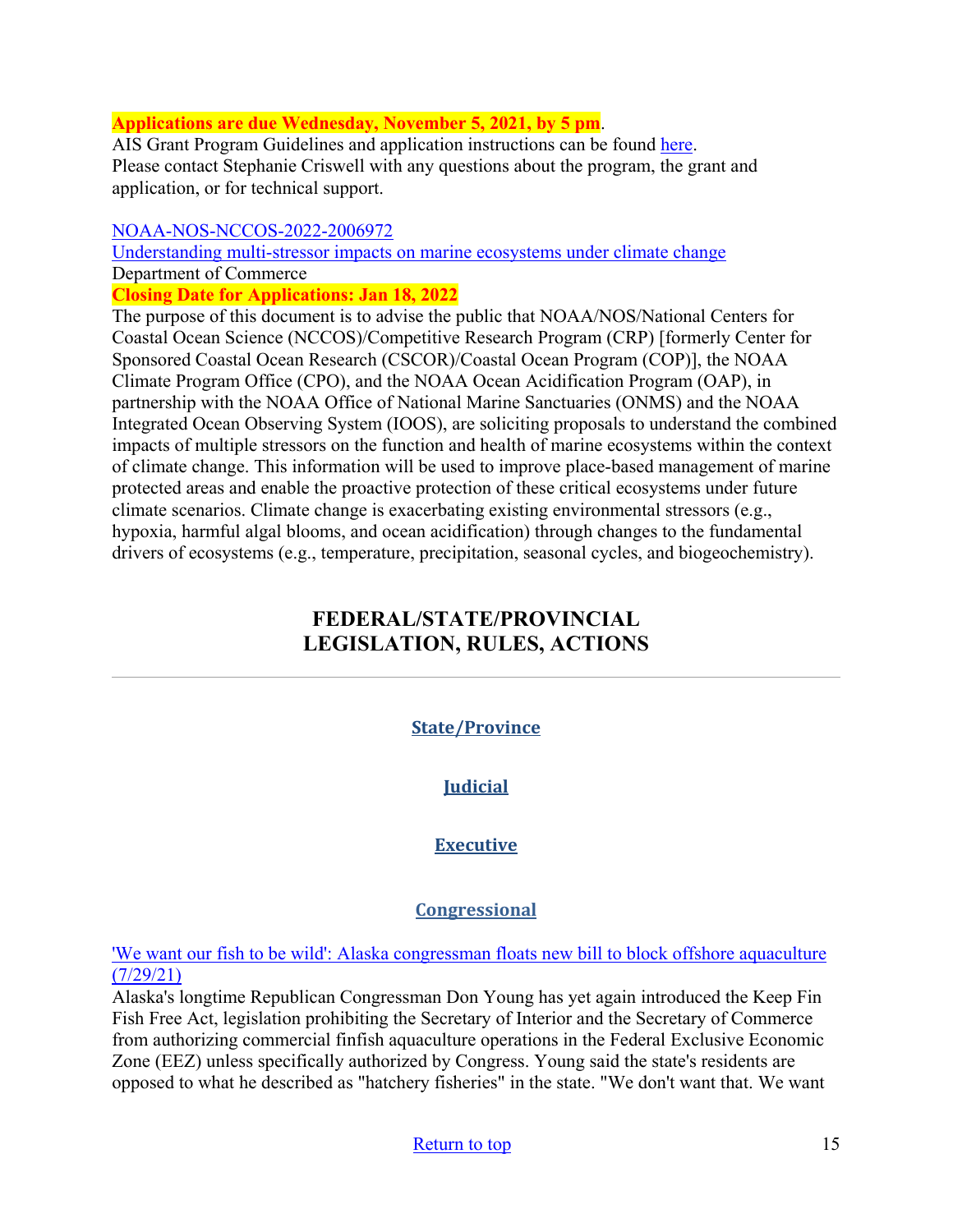our fish to be wild," he said Thursday during a hearing held by the US House Subcommittee on Water, Oceans, and Wildlife.

#### RAWA bill introduced in the U.S. Senate (7/27/21)

Last week, Senators Martin Heinrich (D-NM) and Roy Blunt (R-MO) introduced the [Recovering](https://www.wildlife.org/recovering-americas-wildlife-act)  [America's Wildlife Act](https://www.wildlife.org/recovering-americas-wildlife-act) [S. 2372] in the U.S. Senate. The landmark legislation would provide about \$1.4 billion annually to state, territorial and tribal wildlife agencies for the conservation of thousands of fish and wildlife species.

AIS Related language in the bill [\(S. 2372\)](https://www.congress.gov/bill/117th-congress/senate-bill/2372): Title I—Wildlife Conservation And Restoration Sec. 101. Wildlife Conservation And Restoration (4) Use Of Funds.—Funds apportioned from the Subaccount— (F) may be used to manage, control, and prevent invasive species, disease, and other risks to species of greatest conservation need; and Title II—Tribal Wildlife Conservation And Restoration (e) Use of Funds.— (E) To manage, control, and prevent invasive species as well as diseases and other risks to wildlife.

**Note**: The House companion bill [H.R.2773,](https://www.congress.gov/bill/117th-congress/house-bill/2773) introduced 4/22/21, has 101 co-sponsors. **Related:** [Fish and Wildlife Scientists Commend Introduction of Recovering America's](https://fisheries.org/2021/07/fish-and-wildlife-scientists-commend-introduction-of-recovering-americas-wildlife-act/)  [Wildlife Act \(7/20/21\)](https://fisheries.org/2021/07/fish-and-wildlife-scientists-commend-introduction-of-recovering-americas-wildlife-act/) and [AFS: Recovering America's Wildlife Act - A significant,](https://fisheries.org/policy-media/recovering-americas-wildlife-act/?utm_source=mailpoet&utm_medium=email&utm_campaign=Newsletter+07-30-2021)  [proactive conservation effort for imperiled species \(7/30/21\)](https://fisheries.org/policy-media/recovering-americas-wildlife-act/?utm_source=mailpoet&utm_medium=email&utm_campaign=Newsletter+07-30-2021)

[TWS renews position statements on energy and invasives \(7/22/21\)](https://wildlife.org/tws-renews-position-statements-on-energy-and-invasives/)

The Wildlife Society [Council](https://wildlife.org/leadership-and-values/) recently renewed and updated two position statements that were due to expire later this year. Revised position statements on [Energy Development and Wildlife](https://wildlife.org/tws-position-statement-energy-development-and-wildlife/) and [Invasive Species](https://wildlife.org/tws-position-statement-invasive-and-feral-species/) were recently posted on The Wildlife Society's website.

[Archived Hearing: House Natural Resources Committee is tentatively scheduled to markup](https://naturalresources.house.gov/hearings/remote-fc-markup-71421)  ["Ocean-Based Climate Solutions Act of 2021", H.R. 3764 \(7/14/21\)](https://naturalresources.house.gov/hearings/remote-fc-markup-71421) 

On Wednesday, July 14, 2021, the House Natural Resources Committee is tentatively scheduled to mark up [H.R. 3764,](https://www.congress.gov/bill/117th-congress/house-bill/3764) the "Ocean-Based Climate Solutions Act of 2021", (Rep. Grijalva, D-Arizona), a bill to direct the Administrator of the National Oceanic and Atmospheric Administration to provide for oceanbased climate solutions to reduce carbon emissions and global warming; to make coastal communities more resilient; and to provide for the conservation and restoration of the ocean and coastal habitats, biodiversity, and marine mammal and fish populations; and for other purposes. It is unclear at this point whether other legislation will be considered at this markup.

Note: Invasive Species in **H.R. 3764**, is as follows:

#### **Page 51: SEC. 302. CAUGHT IN THE USA.**

Section 2(c)(1) of the Act of August 11, 1939 (15 20 U.S.C. 713c–3(c)(1)) is amended to read as follows: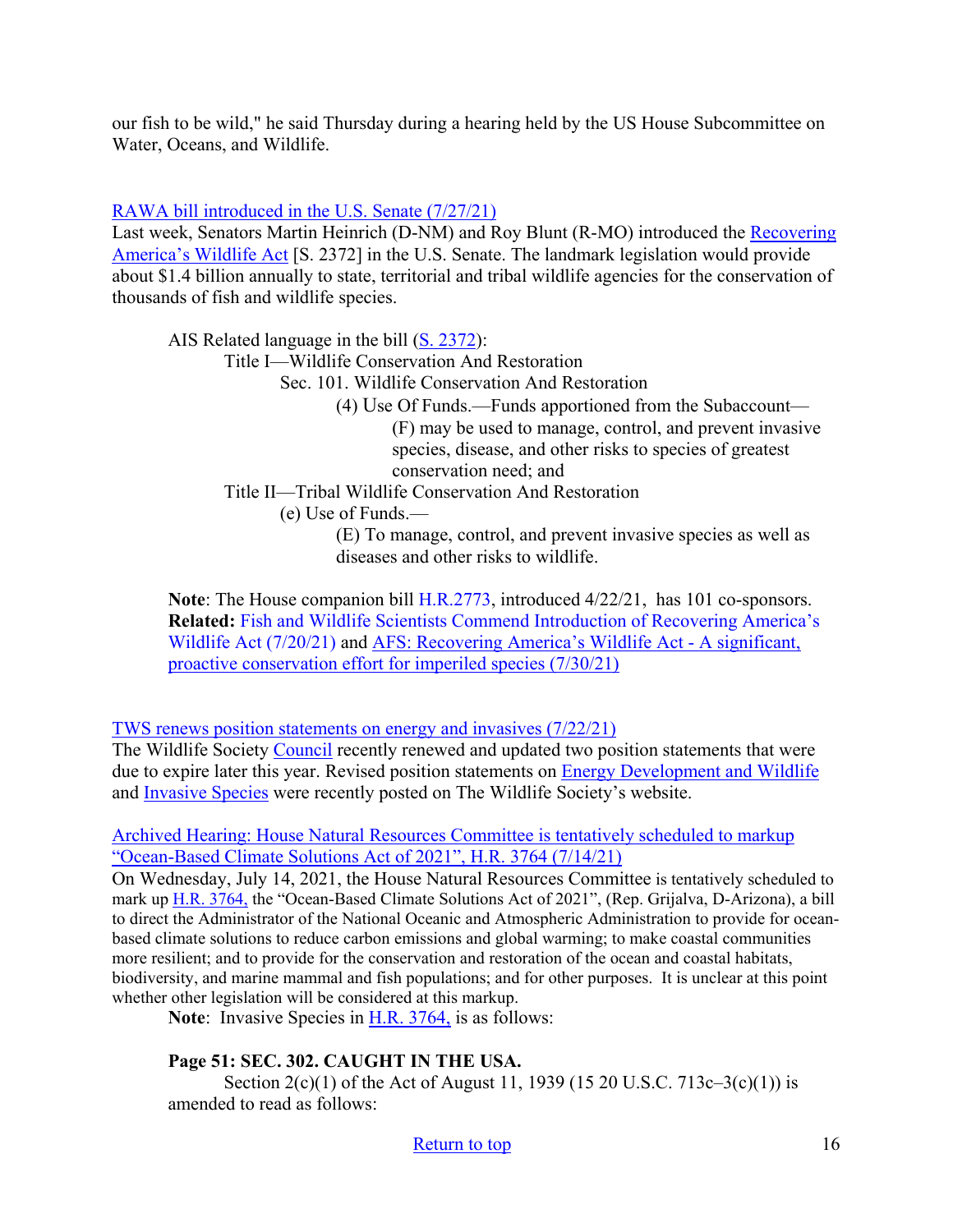(1) The Secretary shall make grants from the fund established under subsection  $(b)$  to  $-$ 

(A) assist persons in carrying out research and development projects addressed to any aspect of United States marine fisheries, including harvesting, processing, packaging, marketing, and associated infrastructures; or

(B) assist persons to market and promote the consumption of —

(i) local or domestic marine fishery products;

(ii) environmentally and climate-friendly marine fishery products that minimize and employ efforts to avoid bycatch and impacts on marine mammals;

(iii) invasive species;

(iv) well-managed but less known species; or

(v) plant-based feed for aquaculture operations.

#### **Page 200: SEC. 902. National Oceanic And Atmospheric Administration Research Programs.**

(K) evaluating potential outcomes associated with developing new commercial and recreational fishery resources, including aquaculture and targeting Invasive and Range-Expanding Species;

**Now What**: On 7/14/21, on a strictly partisan vote of 23 to 19, the panel advanced H.R. 3764.

#### [\\$1.2 trillion Infrastructure Investment and Jobs Act \(08/01/21\)](https://thehill.com/homenews/senate/565873-read-the-12-trillion-infrastructure-investment-and-jobs-act)

A bipartisan group of senators on Sunday unveiled the finalized legislative text of a \$1.2 trillion, eight-year infrastructure [\[H.R. 3684\]](https://www.epw.senate.gov/public/_cache/files/e/a/ea1eb2e4-56bd-45f1-a260-9d6ee951bc96/F8A7C77D69BE09151F210EB4DFE872CD.edw21a09.pdf). The 2,702-page measure is substantially narrower than the multitrillion-dollar plan envisioned by President Biden earlier this year but includes a wide range of funding for roads, bridges, transit, broadband and water

Invasive species related sections are as follows:

**SEC. 11522. Invasive Plant Elimination Program. (**Federal Aid- Highways). \$50M per year for 5 years.

**SEC. 40804. Ecosystem restoration.-** Through the US Forest Service**.** \$200M (split between Interior & USDA) shall be made available for invasive species detection, prevention, and eradication, including conducting research and providing resources to facilitate detection of invasive species at points of entry and awarding grants for eradication of invasive species on non-Federal land and on Federal land.

**SEC. 40907. Multi-Benefit Projects To Improve Watershed Health.** BOR competitive grant program for accomplishing 1 or more of the following:

(1) Ecosystem benefits.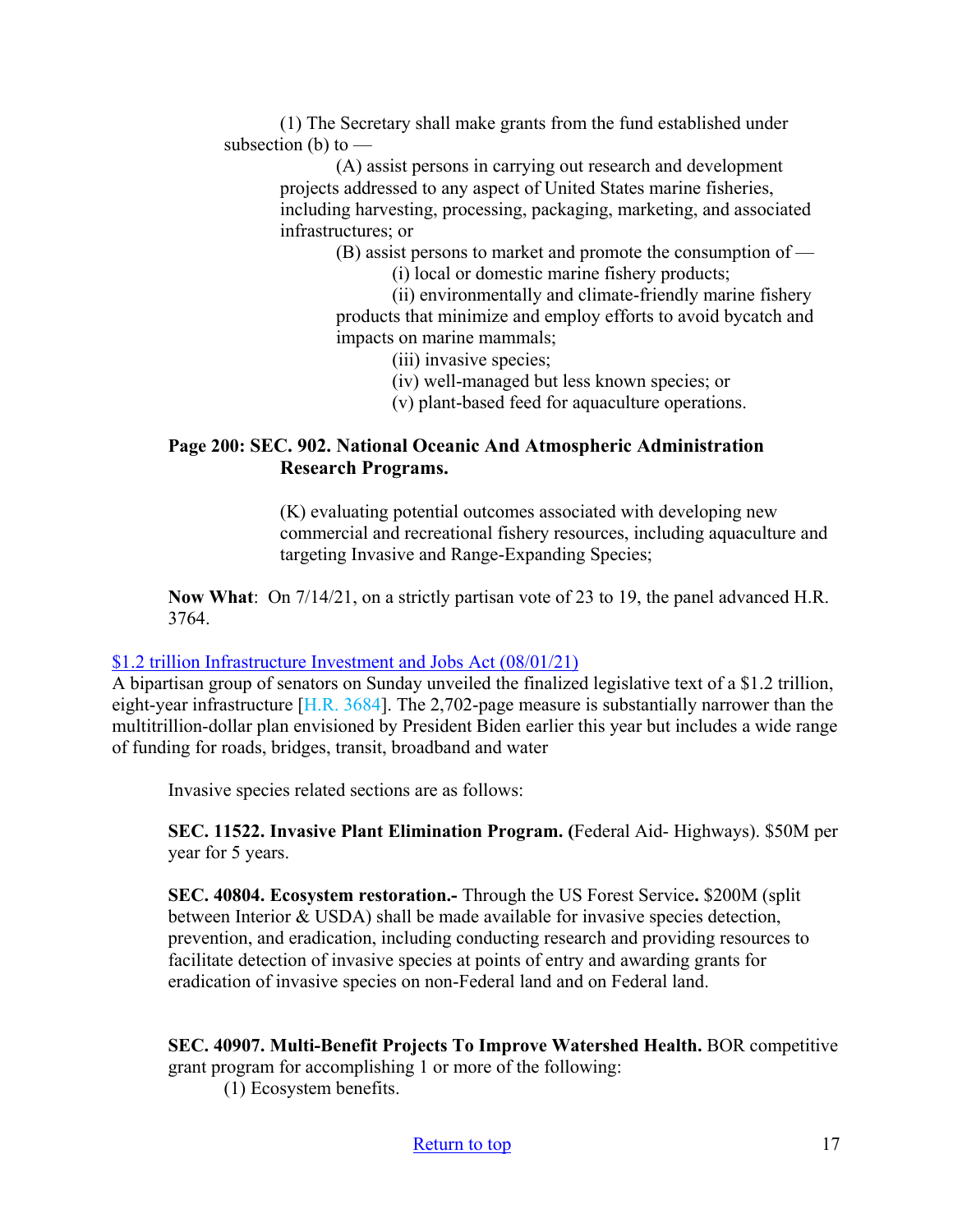(2) Restoration of native species.

(3) Mitigation against the impacts of climate change to fish and wildlife habitats.

(4) Protection against invasive species.

(5) Restoration of aspects of the natural ecosystem.

(6) Enhancement of commercial, recreational, subsistence, or Tribal ceremonial fishing.

(7) Enhancement of river-based recreation.

## **APPROPRIATIONS**

[House Passes Seven-Bill Appropriations Package \(7/29/21\)](https://appropriations.house.gov/news/press-releases/house-passes-seven-bill-appropriations-package)

The House today passed, on a 219 to 208 vote, a package of seven 2022 appropriations bills. The legislation funds the Departments of Agriculture, Education, Energy, Health and Human Services, Housing and Urban Development, Interior, Labor, Transportation, Treasury, and Veterans Affairs, as well as The Judiciary, Army Corps of Engineers, Environmental Protection Agency, Food and Drug Administration, Small Business Administration, Social Security Administration, the Executive Office of the President and general government functions of the Executive Branch, military construction activities at the Department of Defense, and other independent agencies.

**Now What**: Despite House Democrats passing at least nine of the 12 annual appropriations bills before departing for the August recess, it appears likely we'll see a continuing resolution, which continues government funding at its current level, to avoid a government shutdown on Oct. 1.

**Related:** [McConnell lays out GOP demands for government-funding deal \(8/4/21\)](https://thehill.com/homenews/senate/566320-mcconnell-lays-out-gop-demands-for-government-funding-deal) 

[FY22 Energy & Water Development Funding Bill Advanced by Full Committee \(8/4/21\)](https://www.appropriations.senate.gov/news/fy22-energy-and-water-development-funding-bill-advanced-by-full-committee)

WASHINGTON, D.C. – The Senate Committee on Appropriations Committee today [approved](https://www.appropriations.senate.gov/hearings/markup-of-the-fy-22-energy-and-water-agriculture-and-milcon-va-appropriations-bills-) the Fiscal Year (FY) 2022 Energy and Water Development appropriations bill by a vote of 25- 5. The legislation funds U.S. Department of Energy (DOE) programs, including national nuclear security and energy research and development, as well as important infrastructure projects administered by the Army Corps of Engineers and Bureau of Reclamation. The \$53.625 billion measure includes \$28.447 billion in defense spending, \$25.178 billion in non-defense spending, and \$450 million in emergency supplemental appropriations, and supports programs to advance American energy security and economic competitiveness.

#### [BILL HERE](https://www.appropriations.senate.gov/download/energy-and-water-development-bill)

#### [REPORT HERE](https://www.appropriations.senate.gov/download/energy-and-water-development-report)

AIS Report language as follows: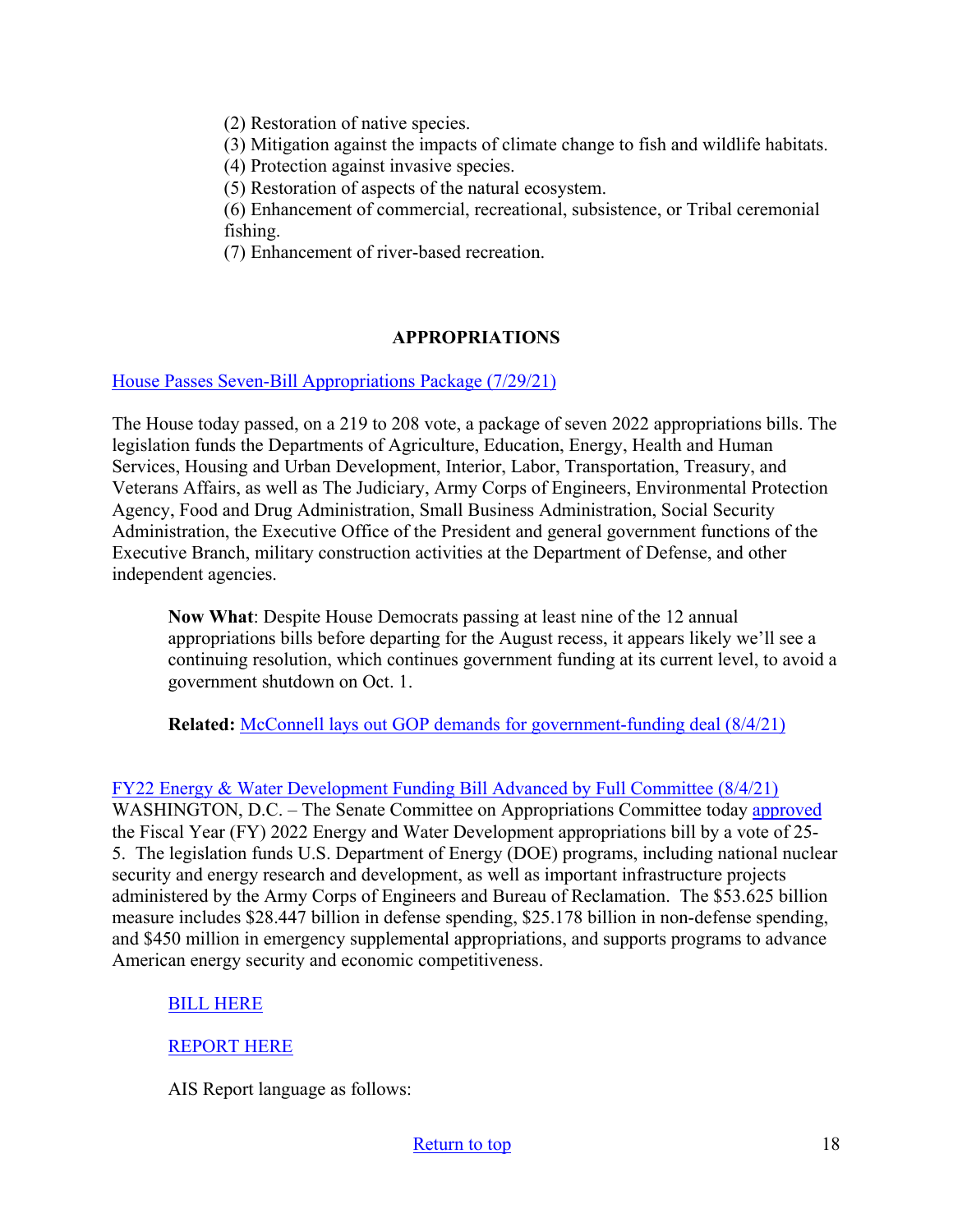**Page 9: Invasive Carp:** The Corps is undertaking multiple efforts to stop invasive carp from reaching the Great Lakes. These actions are critical to protecting the Great Lakes ecosystem and the \$7,000,000,000 recreational fishing and \$16,000,000,000 boating industries. Last year, the Corps sent Congress an approved Chief's Report for a plan to build a comprehensive suite of measures to counter invasive carp at the Brandon Road Lock and Dam, a critical choke point to halt the spread of invasive species in the Illinois River. The Committee is encouraged to see funding is included in the fiscal year 2022 budget request to continue work on PED.

As the Corps prioritizes projects, it shall consider critical projects to prevent the spread of invasive species. The Corps is directed to provide quarterly updates to the Committee on the progress and status of efforts to prevent the further spread of invasive carp including the Brandon Road Recommended Plan and the second array at the Chicago Sanitary and Ship Canal; the location and density of carp populations; the use of emergency procedures previously authorized by the Congress; and the development, consideration, and implementation of new technological and structural countermeasures; and the progress on PED work.

The Corps shall continue to collaborate at levels commensurate with previous years with the U.S. Coast Guard, the U.S. Fish and Wildlife Service, the State of Illinois, and members of the Invasive Carp Regional Coordinating Committee, including identifying navigation protocols that would be beneficial or effective in reducing the risk of vessels inadvertently carrying aquatic invasive species, including invasive carp, through the Brandon Road Lock and Dam in Joliet, Illinois. Any findings of such an evaluation shall be included in the quarterly briefings to the Committees. The Corps is further directed to implement navigation protocols shown to be effective at reducing the risk of entrainment without jeopardizing the safety of vessels and crews. The Corps shall brief the Committee on such navigation protocols and potential solutions within 30 days of enactment of this act.

**Page 23: Aquatic Plant Control Program. —**Of the funding recommended for the Aquatic Plant Control Program, \$1,000,000 shall be for activities for monitoring, surveys, and control of flowering rush and hydrilla. Additionally, \$7,000,000 shall be for nationwide research and development to address invasive aquatic plants, within which the Corps is encouraged to support cost-shared aquatic plant management programs. Particularly, the Corps is encouraged to evaluate and address prevention, of new infestations of hydrilla in the Connecticut River Basin. Finally, \$15,000,000 shall be for watercraft inspection stations and rapid response as authorized in section 104 of the River and Harbor Act of 1958, equally distributed to carry out subsections  $(d)(1)(A)(i)$ ,  $(d)(1)(A)(ii)$ , and  $(d)(1)(A)(iii)$ , and  $$3,000,000$  shall be for related monitoring.

**Page 48: Aquatic Nuisance Control Research. —**Harmful Algal Blooms [HABs] continue to threaten local communities, ecosystems, human health, drinking water sources, and local outdoor economies across the Nation. These algae overgrowths produce dangerous toxins in fresh and marine waters that can sicken or kill people and animals, create dead zones, and raise treatment costs for drinking water. The devastating effects of HABs occur across multiple ecoregions from large freshwater lakes like the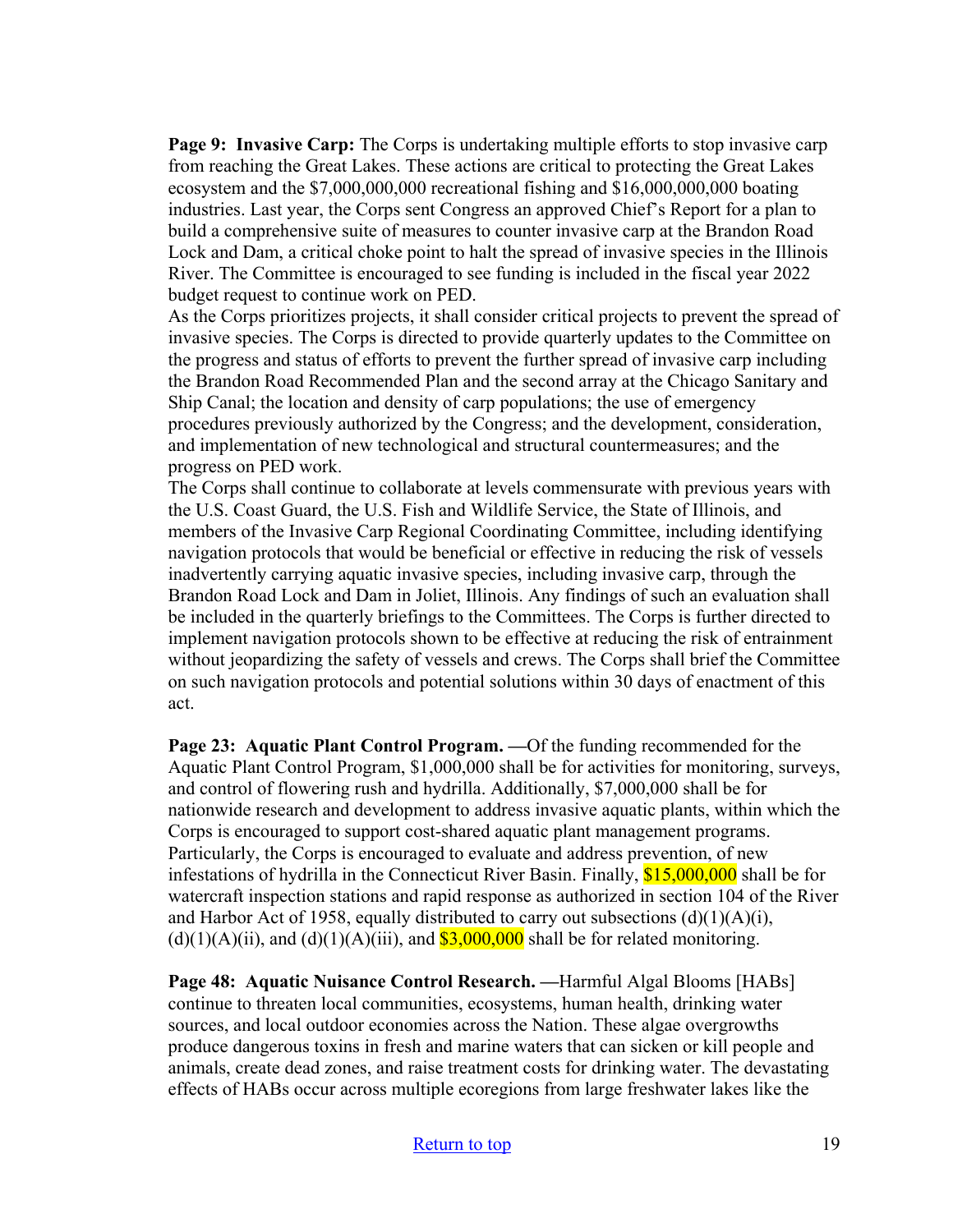Finger Lakes in New York and Lake Okeechobee in Florida to large inland water-ways like the Ohio River where a 2015 HAB event persisted for over a month involving over 700 miles of waterway. The Committee continues to support the Corps' efforts to address gaps in critical HAB research to avoid, detect, and address HAB occurrences. The additional funding recommended in the Aquatic Nuisance Control Research remaining item is to supplement and advance Corps activities to address HABs including: early detection, prevention, and management techniques and procedures to reduce the occurrence and impacts of harmful algal blooms in our nation's water resources; work with university partners to develop prediction, avoidance and remediation measures focused on environmental triggers in riverine ecosystems; and to advance state-of-the-art UAS based detection, monitoring, and mapping of invasive aquatic plant species in conjunction with University partners.

**Page 53: Additional Funding for Ongoing Work.** —The Committee cannot support a level of funding that does not fund operation and maintenance of our Nation's aging infrastructure sufficiently to ensure continued competitiveness in a global marketplace. Federal navigation channels maintained at only a fraction of authorized dimensions and navigation locks and hydropower facilities being used well beyond their design life results in economic inefficiencies and risks infrastructure failure, which can cause substantial economic losses. The Committee recommendation includes additional funds for projects and activities to enhance the Nation's economic growth and international competitiveness. Of the additional funds recommended in this account for other authorized project purposes, not less than \$2,000,000 shall be for efforts to combat invasive mussels at Corps-owned reservoirs.

**An AIS federal legislative table is posted on the web on the [www.westernais.org](http://www.westernais.org/) website. Go to<https://www.westernais.org/regulations> and scroll all the way to the bottom**

# <span id="page-19-0"></span>**TRAININGS, WEBINARS, CONFERENCES AND MEETINGS**

#### **Archived Materials**

The proceedings from the 2021 UERC symposium are now freely available to all via their website<https://www.uercportland.org/symposia>

**Events: Webinars, Trainings, Conferences and Meetings**

# **Watercraft Inspection Training**

[Return to top](#page-0-0) 20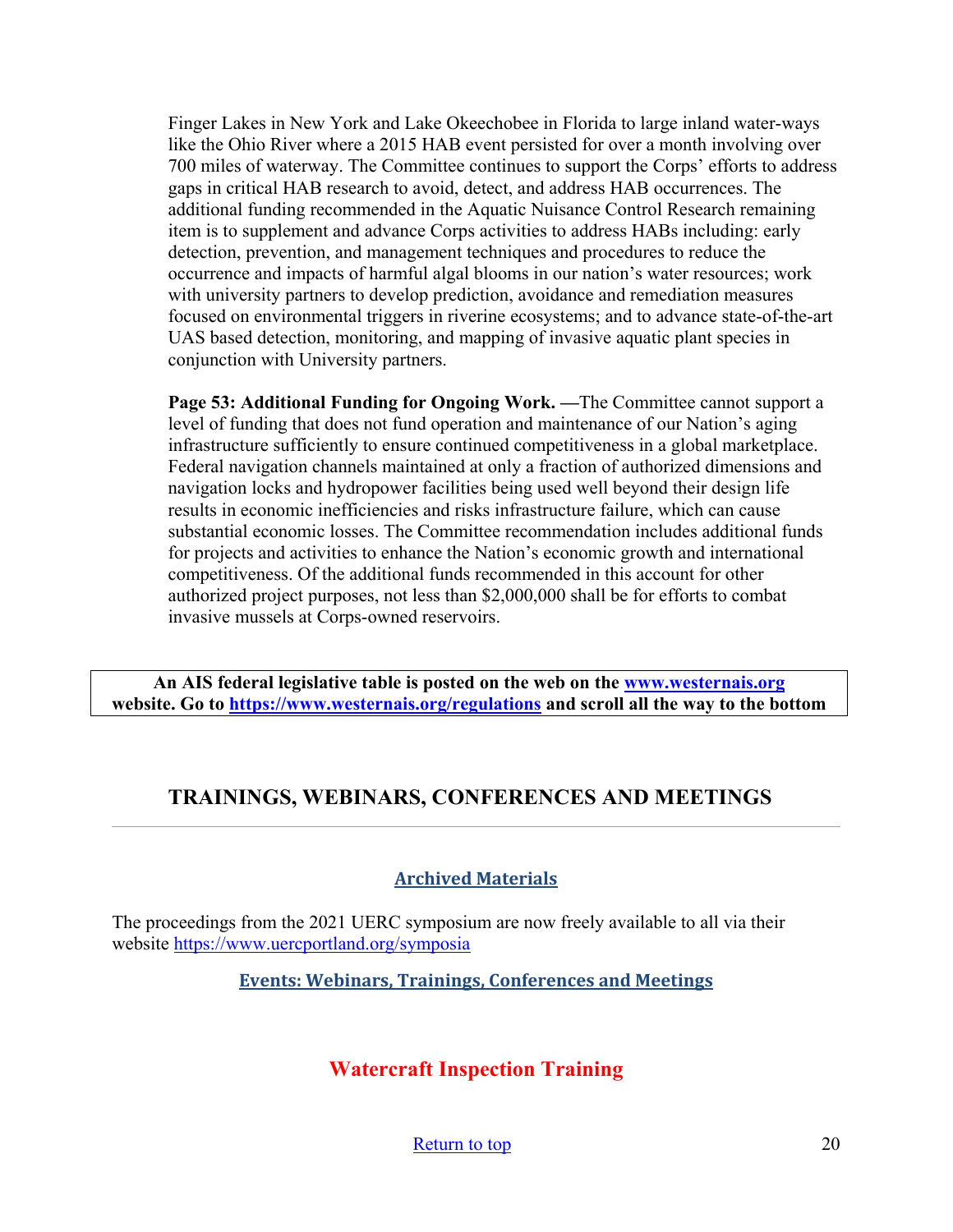For more information go to<https://www.westernais.org/> (under the "Training" tab) or contact Quagga D  $\omega$  (702)236-3814 or quaggadee $\omega$ cox.net

*Because of continued concerns due to COVID-19 upcoming meetings and events listed below may be postponed, cancelled or converted to teleconferencing events. Please check directly with the organizers of these events for the most up-to-date information.* 

### **2021**

#### August

#### [2021 Summer Student Seminar Series](https://www.pnamp.org/announcement/u-s-geological-survey-2021-summer-student-seminar-series)

The U.S. Geological Survey's Nonindigenous Aquatic Species Database presents a seminar series focused on providing undergraduate students and early career scientists insight into federal career options as well as how various federal agencies work on invasive species issues nationwide. All seminars start at 3pm (Eastern)

- August 11 Dr. Craig Martin (U.S. Fish and Wildlife Service)
- August 13 Katie O'Donnell (U.S. Geological Survey)
- August 20 Dr. Jacoby Carter (U.S. Geological Survey)

## [2021 Pacific NorthWest Economic Region 30th Annual Summit](http://www.pnwer.org/2021-summit.html)

Date: Aug 15, 2021 to Aug 19, 2021 Venue: Big Sky Resort Location: Big Sky, Montana Notes: Rescheduled from 2020 to 2021

#### NAISMA Monthly Webinar:

### [August 18, 1 p.m. CT - Racial Equity & Environmentalism](https://us02web.zoom.us/webinar/register/WN_vfMtxvYvQUeVVN5R-mgWdA?utm_medium=email&utm_source=govdelivery)

Description: This presentation will provide the history of the construction of race, (a key component in driving these inequities), while also examining environmental policies that have had a layered impact on the environmental movement and contributed to the racial homogeneity we see today. The goal of this presentation is to help participants understand why these inequities exist and develop shared language for how to discuss these issues and interrogate the intricate relationship between race and institutional outcomes.

#### September

#### [Western Regional Panel on ANS](https://westernregionalpanel.org/)

Update: Following the results of the attendance survey, the Executive Committee of the Western Regional Panel on ANS has voted to call off the in-person Salt Lake City WRP Annual Meeting and transition to an all-virtual annual meeting this fall. The WRP will continue to provide top-

#### [Return to top](#page-0-0) 21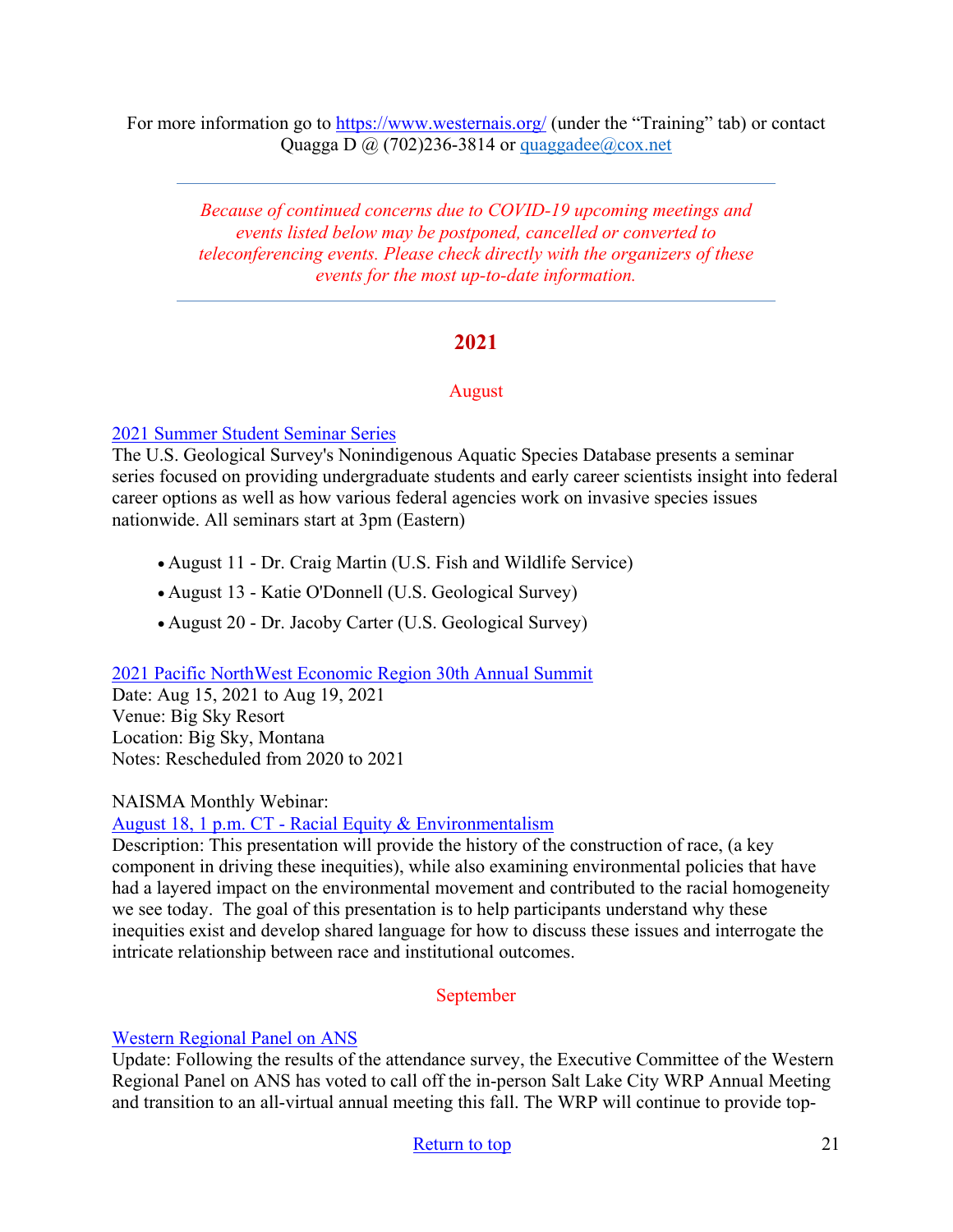notch virtual presentations that bring the latest in AIS information and research across the West. On top of this, there will be supplementary virtual social spaces to ensure that we are still making those important connections and fortifying a network of AIS professionals! September 14-18

NAISMA Monthly Webinars: September 15, 1 p.m. CT - [Flowering Rush Biology,](https://us02web.zoom.us/webinar/register/WN_fc8nKODtT7mKDY0ub_28Xg?utm_medium=email&utm_source=govdelivery)  [Management, and Control](https://us02web.zoom.us/webinar/register/WN_fc8nKODtT7mKDY0ub_28Xg?utm_medium=email&utm_source=govdelivery)

[Northwest Regional Invasive Species and Climate Change \(NW RISCC\) Network Virtual](https://sites.google.com/view/nwriscc/symposium)  [Symposium Registration](https://sites.google.com/view/nwriscc/symposium)

Join us for a convening of managers, scientists, and other practitioners to discuss the nexus of climate change, extreme events, and invasive species management in the Northwest region (e.g., Washington, Oregon, Idaho, British Columbia, and neighboring states and provinces). The objectives of the symposium are to:

(1) Build regional awareness of the Northwest Regional Invasive Species and Climate Change (NW RISCC) Network and its relationship and role to other invasive- and climate-related regional initiatives;

(2) Facilitate dialogue between those working at the nexus of climate change, extreme events, and invasive species; and

(3) Identify knowledge gaps and develop priorities for funding on-the-ground projects. The symposium will take place from 9:00am-12:00pm PT on both September 15th & 16th.

[Minnesota Aquatic Invasive Species Research Center Showcase](https://www.maisrc.umn.edu/?utm_medium=email&utm_source=govdelivery) September 22, 2021; St. Paul, Minnesota

[North American Invasive Species Management Association Annual Conference](https://naisma.org/conferences/?utm_medium=email&utm_source=govdelivery) September 27- 30, 2021; Missoula, Montana (with online options) The only invasive species management conference to… Bridge geographic divides between West and East, North and South, land and water, Connect science to action through research, policy, and outreach initiatives and opportunities across North America. cohosted by Montana Invasive Species Council

## **October**

[Mississippi River Basin Panel Meeting](http://mrbp.org/meetings?utm_medium=email&utm_source=govdelivery) October 5-7, 2021; This year's coordination meeting will be held at Reelfoot Lake State Park near Tiptonville in northwest Tennessee. Location: Ellington Hall Auditorium, Reelfoot Lake State Park, 2595 Hwy 21 E Tiptonville, TN 38079

The Invasive Species Council of BC is pleased to host the [2021 Invasive Species Research](https://bcinvasives.ca/resources/professional-events/2021-invasive-species-research-conference-turning-science-into-action/)  [Conference: Turning Science into Action](https://bcinvasives.ca/resources/professional-events/2021-invasive-species-research-conference-turning-science-into-action/) October 6-7, 2021

[World Fisheries Congress](https://wfc2020.com.au/) 11-15 October, 2021 Adelaide, Australia

[Save the date: WALPA is heading to the Tri-Cities this fall!](https://www.walpa.org/waterline/march-2021/save-the-date-walpa-is-heading-to-the-tri-cities-this-fall/) WALPA is returning to the east side in 2021 to host its 34th annual conference in Richland from October 20-22. Please join us at the newly remodeled Holiday Inn Richland on the Columbia River. This year's theme, "It Takes a Village," was chosen to highlight collaborative efforts to understand, protect, and restore our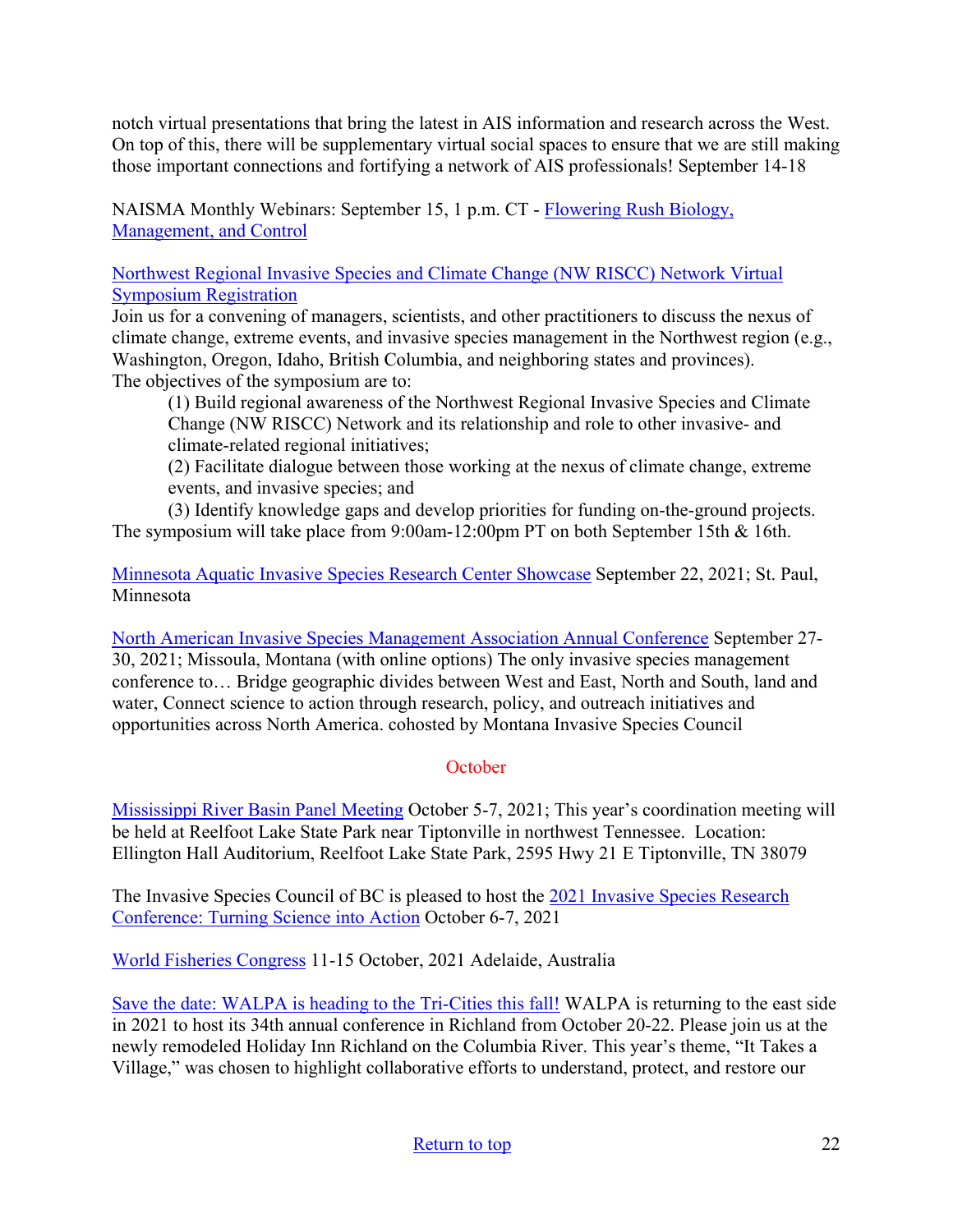lakes. Stay tuned for the call for abstracts, registration, and hotel reservation information. We are looking forward to seeing you in Richland!

#### November

[Alaska Invasive Species Workshop](https://uaf.edu/ces/invasives/conference/?utm_medium=email&utm_source=govdelivery) November 3-4, 2021; Anchorage, Alaska and virtual

AFS has changed the dates for the 151st [AFS Annual Meeting](https://fisheries.org/) in Baltimore to November 6-10, 2021, from the original date of August 8-12. Please note that this is a Saturday to Wednesday meeting schedule rather than the traditional Sunday to Thursday. This change is being made with the desire to safely host an in-person meeting and to celebrate our 150th anniversary, albeit one year late. The meeting will also include remote participation options and AFS will transition to a full virtual option should the COVID-19 situation make that the appropriate and safe choice. New deadlines will be provided soon for symposium and abstract submissions. Please check the meeting website for updates.

Valuing Water: Economics, Ecology, & Culture 41st International Symposium of the [North American Lake Management Society](https://www.nalms.org/) November 15–18, 2021 • Oklahoma City, Oklahoma

[Innovations in Invasive Species Management Conference and Training](https://www.invasiveplantcontrol.com/conference21/) We welcome everyone back to the Gaylord Opryland Resort and Convention Center in Nashville, TN for the 4th annual 2021 Innovations in Invasive Species Conference. When: November 29th through December 2nd, 2021

#### December

[Northeast ANS Regional Panel Fall Meeting](https://www.northeastans.org/index.php/home/meetings-and-panel-information/?utm_medium=email&utm_source=govdelivery) December 3, 2021 and December 8, 2021; Virtual Meeting

# 2022

#### February

[2022 Midwest Fish and Wildlife Conference,](http://www.midwestfw.org/html/call-for-symposia.shtml) February 13-16, Des Moines IA

[National Invasive Species Awareness Week](https://www.nisaw.org/?utm_medium=email&utm_source=govdelivery) February 28, 2022 – March 4, 2022

#### April

April 18-22 ICAIS Oostende Belgium: The [International Conference on Aquatic Invasive](http://www.icais.org/)  [Species \(ICAIS\)](http://www.icais.org/) is the most comprehensive international forum to address new and emerging issues related to aquatic invasive species in freshwater, marine and estuarine environments. ICAIS provides an international platform for the presentation of aquatic invasive species research that pertains to species biology, risk assessment, prevention, management and control methods, ecological and ecosystem impacts and restoration, outreach and policy.

#### [Return to top](#page-0-0) 23